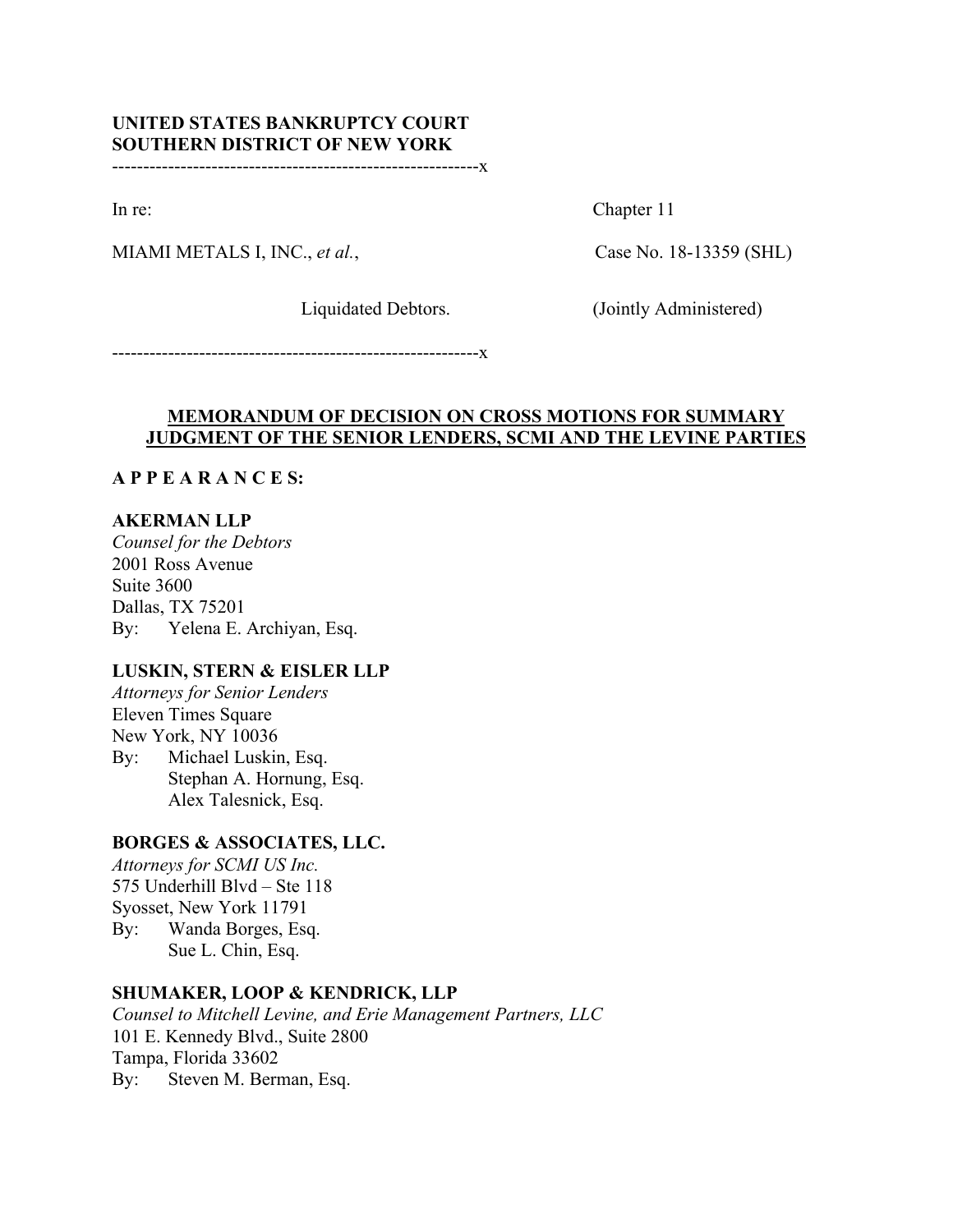### **STEINHILBER SWANSON LLP**

*Co-Counsel to Mitchell Levine, and Erie Management Partners, LLC* 112 W. Washington, Suite 850 Madison, WI 53703 By: Michael P. Richman, Esq.

### **ARNOLD & PORTER KAYE SCHOLER LLP**

*Attorneys for Tiffany & Co.* 250 West Fifth Street New York, NY 10019 By: Benjamin Mintz, Esq.

## **SEAN H. LANE UNITED STATES BANKRUPTCY JUDGE**

Before the Court are motions for summary judgment filed by the Senior Lenders in this case as to two groups of customers of the above-captioned Debtors (the "Debtors"): 1) SCMI US Inc. ("SCMI"); and 2) Mitchell Levine and Erie Management Partners, LLC (the "Levine Parties").<sup>[1](#page-1-0)</sup> See Memorandum of Law in Support of the Senior Lenders' Motion for Summary Judgment as to Customer Statement of SCMI US Inc. [ECF No. 1731] ("Senior Lenders' SCMI Motion"); Memorandum of Law in Support of the Senior Lenders' Motion for Summary Judgment as to Customer Statements of Mitchell Levine and Erie Management Partners, LLC [ECF No. 1759] ("Senior Lenders' Levine Motion"). SCMI and the Levine Parties have filed cross motions for summary judgment against the Senior Lenders as well. *See* Motion for Summary Judgment as to Title Property Claim of Mitchell Levine and Erie Management Partners, LLC and Supporting Memorandum of Law [ECF No. 1752] ("Levine's Motion"); Memorandum of Law of SCMI US Inc. in Support of Cross-Motion for Summary Judgment and

<span id="page-1-0"></span><sup>1</sup> The "Senior Lenders" are Coöperatieve Rabobank U.A., New York Branch, Brown Brothers Harriman & Co., Bank Hapoalim B.M., Mitsubishi International Corporation, ICBC Standard Bank Plc, Techemet Metal Trading LLC, Merced Partners Limited Partnership, Athilon Capital Corp. LLC, and Hain Capital Investors Master Fund, Ltd. Senior Lenders' SCMI Motion at 5.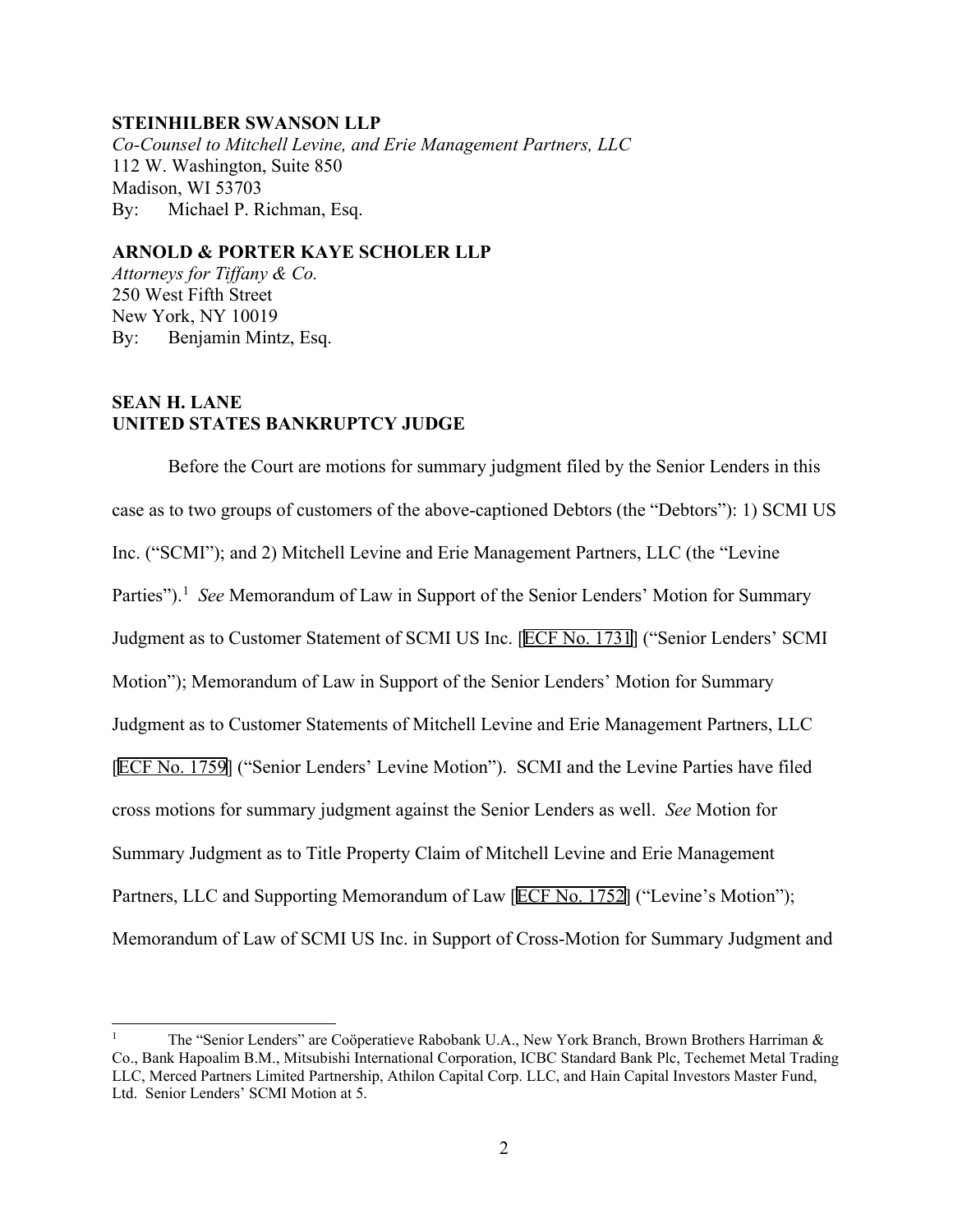in Opposition to the Senior Lenders' Motion for Summary Judgment [ECF No. 1769] ("SCMI's Motion").

The motions concern who owned precious metals deposited by these customers with the Debtors. If the metals were owned by the Debtors, the metals—or their cash equivalent—is available to pay the claims of the Senior Lenders in these bankruptcy cases. If the metals were owned by the customers, the customers are entitled to receive the full value of the metals.

In support of their respective summary judgment motions, the parties have submitted statements of undisputed facts and various evidence.<sup>[2](#page-2-0)</sup> On October 19, 2020, a hearing on these arguments took place before this Court. For the reasons set forth below, the Court denies the cross motions as to SCMI, grants the Senior Lenders' motion as to the Levine Parties and denies the motion filed by the Levine Parties.

#### **BACKGROUND**

#### A. The Chapter 11 Cases

The Debtors were in the business of refining precious metals that they received from their customers. Each Debtor filed a voluntary petition for relief under Chapter 11 of the Bankruptcy Code on either November 2, 2018 or November 21, 2018 [ECF No. 1 in each Debtor case] (the "Petition Date").

<span id="page-2-0"></span><sup>&</sup>lt;sup>2</sup> Senior Lenders' Statement of Undisputed Facts Pursuant to S.D.N.Y. Local Bankr. Rule 7056-1 [ECF No. 1730] ("Senior Lenders' 7056 Statement re SCMI"); Mitchell Levine and Erie Management Partners, LLC's Statement of Undisputed Facts Pursuant to S.D.N.Y. Local Bankr. Rule 7056-1 [ECF No. 1753] ("Levine's 7056 Statement"); The Senior Lenders' Statement of Undisputed Facts Pursuant to S.D.N.Y. Local Bankr. Rule 7056-1 [ECF No. 1758] ("Senior Lenders' 7056 Statement re Levine"); SCMI US Inc.'s Statement of Undisputed Facts and Response to the Senior Lenders' Joint Statement of Undisputed Facts Pursuant to S.D.N.Y. Local Bankr. Rule 7056- 1 [ECF No. 1768] ("SCMI's 7056 Statement"); Mitchell Levine and Erie Management Partners, LLC's Response to Senior Lenders' Statement of Undisputed Facts Pursuant to S.D.N.Y. Local Bankr. Rule 7056-1 [ECF No. 1775] ("Levine's 7056 Response"); Senior Lenders' Response to Mitchell Levine and Erie Management Partners, LLC's Statement of Undisputed Facts Pursuant to S.D.N.Y. Local Bankr. Rule 7056-1 [ECF No. 1779] ("Senior Lenders' Response to Levine's Statement"); Senior Lenders' Response to SCMI US Inc.'s Statement of Undisputed Facts Pursuant to S.D.N.Y. Local Bankr. Rule 7056-1 [ECF No. 1790] ("Senior Lenders' Response to SCMI's Statement").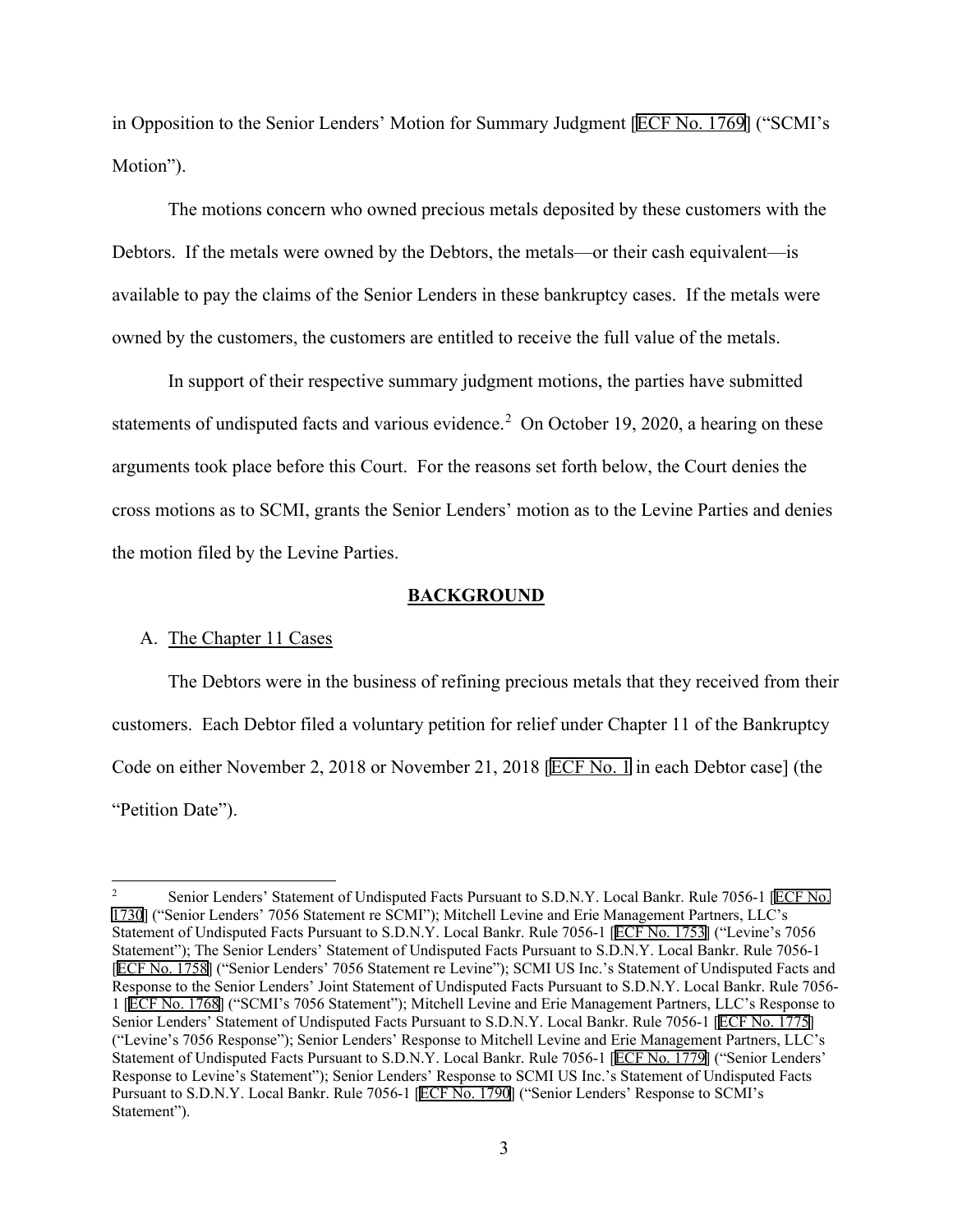On December 23, 2019, the Court entered an order confirming the Debtors' Second Amended Joint Chapter 11 Plan of Liquidation [ECF No. 1491-2] (the "Plan"). *See* Findings of Fact, Conclusions of Law, And Order Pursuant to Sections 1129(a) and (b) of the Bankruptcy Code and Rule 3020 of the Federal Rules of Bankruptcy Procedure Confirming Debtors' Second Amended Joint Chapter 11 Plan of Liquidation [ECF No. 1668]. The Effective Date of the Plan occurred on January 7, 2020, and the Plan was substantially consummated. *See* Notice of (A) Occurrence of the Effective Date of Plan, (B) Deadline to File Administrative Claims and (C) Deadline to File Rejection Damages Claims [ECF No. 1682].

#### B. The Ownership Disputes

In the first month of these cases, the Debtors filed the Motion for Entry of Interim and Final Orders (I) Authorizing the Debtors to Use Cash Collateral (II) Granting Adequate Protection to the Secured Parties, (III) Scheduling a Final Hearing and (IV) Granting Related Relief [ECF No. 10] ("Cash Collateral Motion"), seeking Court authorization for the use of cash collateral. Various customers of the Debtors filed more than 40 objections and responses to the Cash Collateral Motion, asserting ownership interests in certain raw metals and other assets that the Debtors believed were property of the bankruptcy estate (collectively, the "Ownership Disputes"). To facilitate efficient resolution of the Ownership Disputes, the Court entered the Order Approving Uniform Procedures for Resolution of Ownership Disputes [ECF No. 395], which was subsequently amended on several occasions. *See* ECF No. 913, ECF No. 1196 and ECF No. 1516 (collectively, the "Uniform Procedures Order"). Under the Uniform Procedures Order, customers were categorized and grouped into various "buckets" for resolution based on the type of contract governing each customer's relationship with the Debtor. The Levine Parties and SCMI are part of the so-called Bucket 8 group of customers in this case.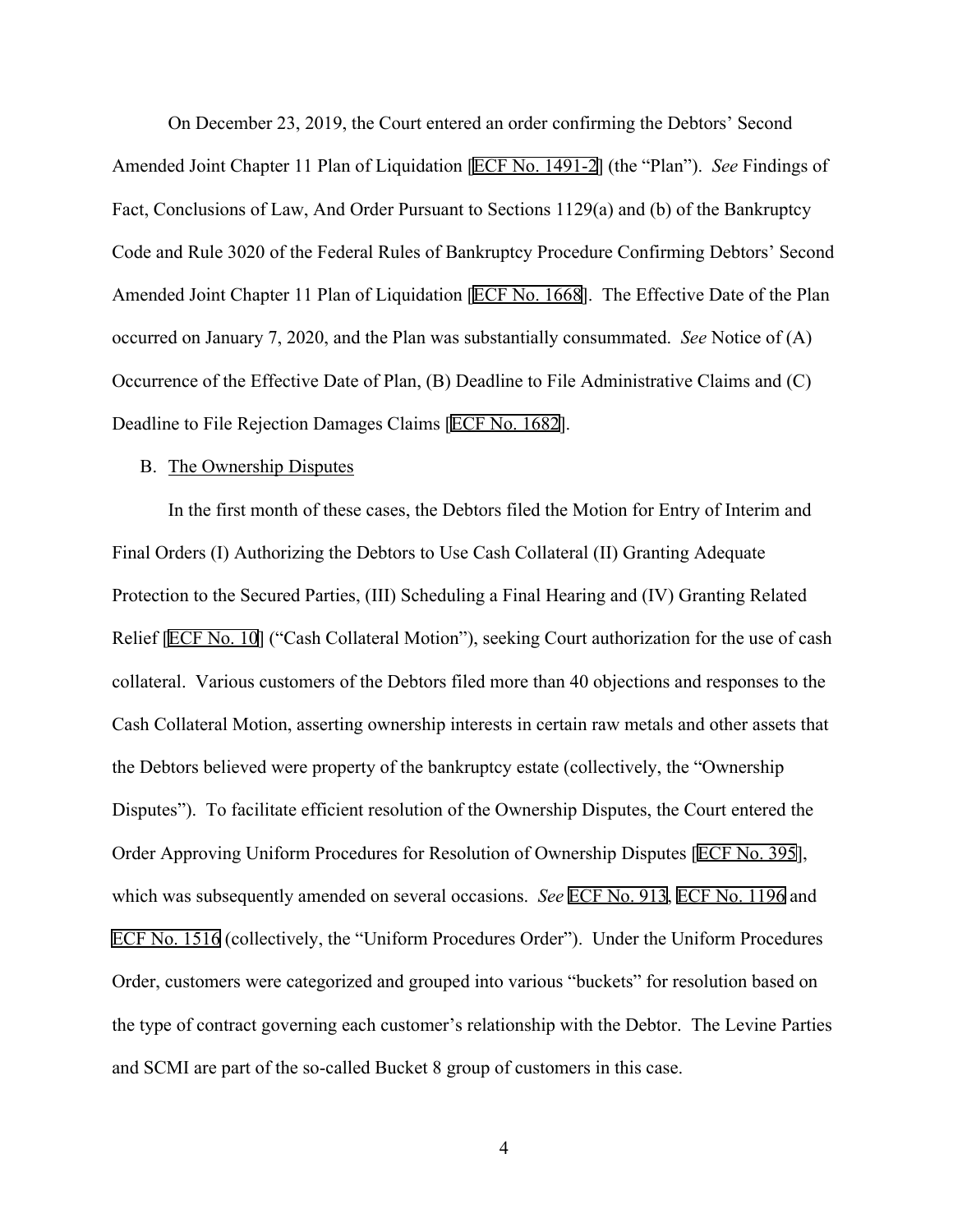The Court has already made rulings as to several of the Ownership Disputes.

In August 2019, the Court granted summary judgment for the Debtors and Senior Lenders on a subset of the Debtors' customers in Bucket 1, whose relationships were governed by the so-called Standard Terms ("Standard Terms") of Debtor Republic Metals Corporation ("RMC"). *See In re Miami Metals I, Inc.*, 603 B.R. 727 (Bankr. S.D.N.Y. 2019) (the "Bucket One Decision"). In that decision, the Court concluded that the Standard Terms established a sale of precious metal to Debtor RMC as opposed to a bailment relationship where ownership remained with the customers. *See id.* at 735. In reaching its decision, the Court noted that the metal to be returned to the customers after refining by RMC was simply metal of "like kind," rather than the identical metal deposited by the customer or the same metal in altered form. *Id.* at 736. As such, the Court held that the disputed assets were property of the estate and that the subset of Bucket One customers lacked any ownership interests in the disputed assets. *Id.* at 742.

In January 2021, the Court denied summary judgment as to the Debtors and Senior Lenders with respect to customer Premier Gold Mines Limited, concluding that there were disputed issues of material fact as to whether the precious metal given by Premier Gold to Debtor RMC was a sale or a bailment. Decision and Order Denying Summary Judgment [ECF No. 1939] (the "Buckets 3-5 Decision"). More specifically, the Court concluded that there were material differences between the Standard Terms at issue in the Bucket One Decision and the agreement governing Premier Gold such that a trial was necessary to determine the intent of the parties. *Id.* at 23.

The cross motions for summary judgment currently before the Court address whether the agreements between the Debtor RMC and these customers are leases—with the precious metal in question remaining property of the customers—or agreements that conveyed the property to

5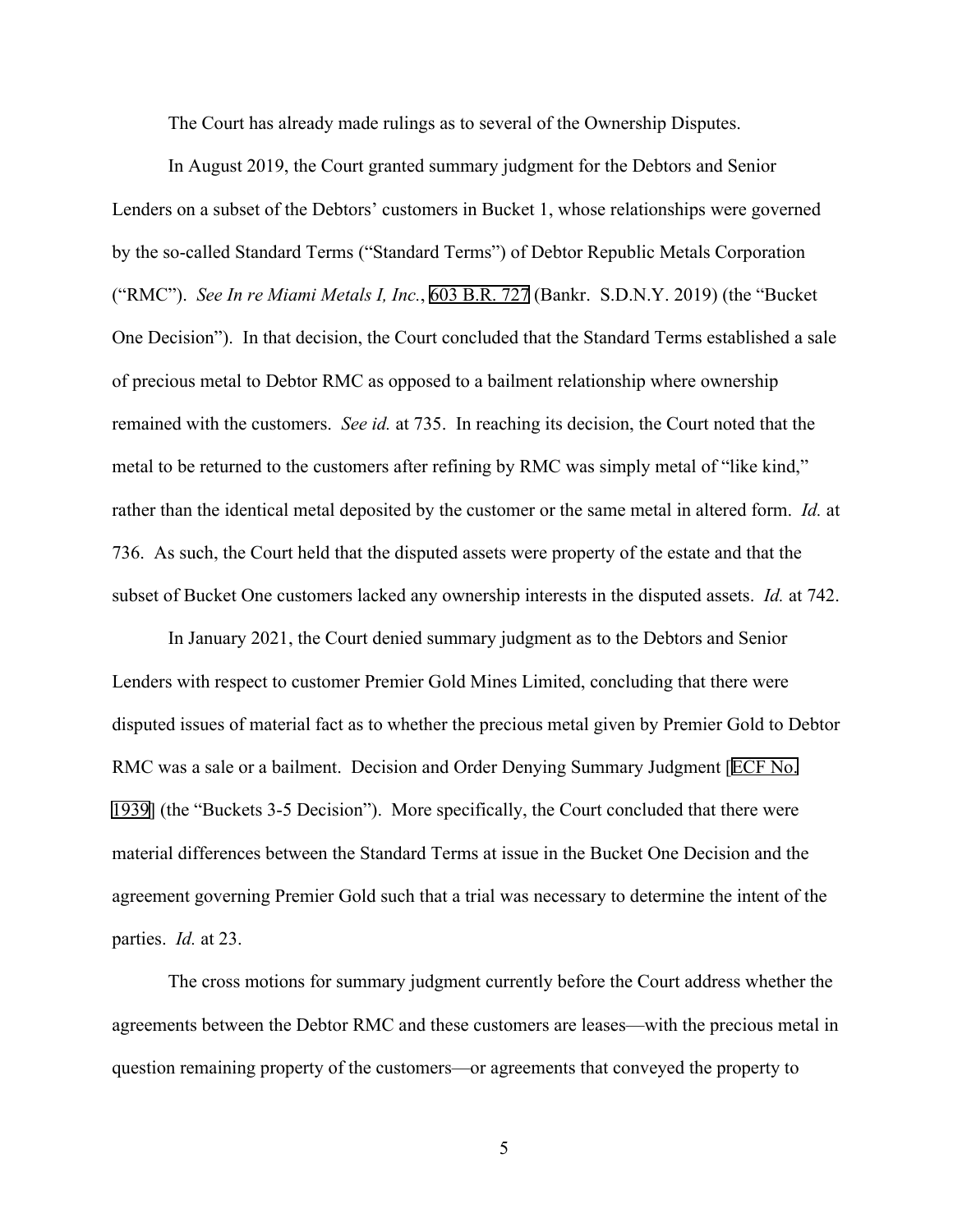Debtor RMC. There are different agreements at issue in each set of motions, so the Court will discuss each separately.

C. SCMI

SCMI and RMC entered into a Master Agreement for Precious Metals Transactions in

2017 [ECF No. 1812-1] (the "Master Agreement"); *see* Senior Lenders' 7056 Statement re SCMI

¶ 11. The Master Agreement is governed by New York law. Master Agreement, Section 12.2.

The Master Agreement contains three annexes, and the parties agree that transactions at issue

here are governed by Annex II, which is entitled "Leases." Senior Lenders' 7056 Statement re

SCMI ¶ 12; SCMI's 7056 Statement ¶ 12, 52. Annex II provides:

Pursuant to Clause 4.1, this Annex II sets out the terms of Leases, where a "Lease" means a Transaction for the bailment of Precious Metal, whereby one . . . Party as bailor ("the Lessor") on an agreed date ("the Delivery Date") delivers an agreed quantity of Material ("the Leased Material") to the possession of the other Party as bailee ("the Lessee") at an agreed Delivery Location, on terms that the Lessee: (i) has the right to enjoy quiet possession of the Leased Material until an agreed future date ("the Expiry Date"), (ii) on the Expiry Date must redeliver the Leased Material to the Lessor at an agreed Delivery Location ("the Return Location") and (iii) must pay an agreed sum ("the Lease Fee") to the Lessor.

Senior Lenders' 7056 Statement re SCMI ¶ 12; SCMI's 7056 Statement ¶ 12; Master

Agreement, Annex II – Leases.

Pursuant to the Master Agreement, SCMI and RMC entered into eight transactions from

October 2017 through November 2018. SCMI's 7056 Statement ¶ 53; Senior Lenders' Response

to SCMI's Statement ¶ 53. Under one such transaction, RMC leased 600,000 troy ounces of

precious metals ("Toz") of silver from April [3](#page-5-0), 2018 until May 3, 2018 for a fee of \$15,557.<sup>3</sup>

<span id="page-5-0"></span><sup>&</sup>lt;sup>3</sup> "The troy ounce is the standard unit used to weigh precious metals like gold and silver. A troy ounce, when converted into grams, is equal to 31.103 grams, which makes it heavier and therefore worth more than the traditional ounce, equal to 28.349 grams." *What is a Troy Ounce?*, GOLDSILVER, https://goldsilver.com/blog/whatis-a-troy-ounce/ (last visited Oct. 12, 2021).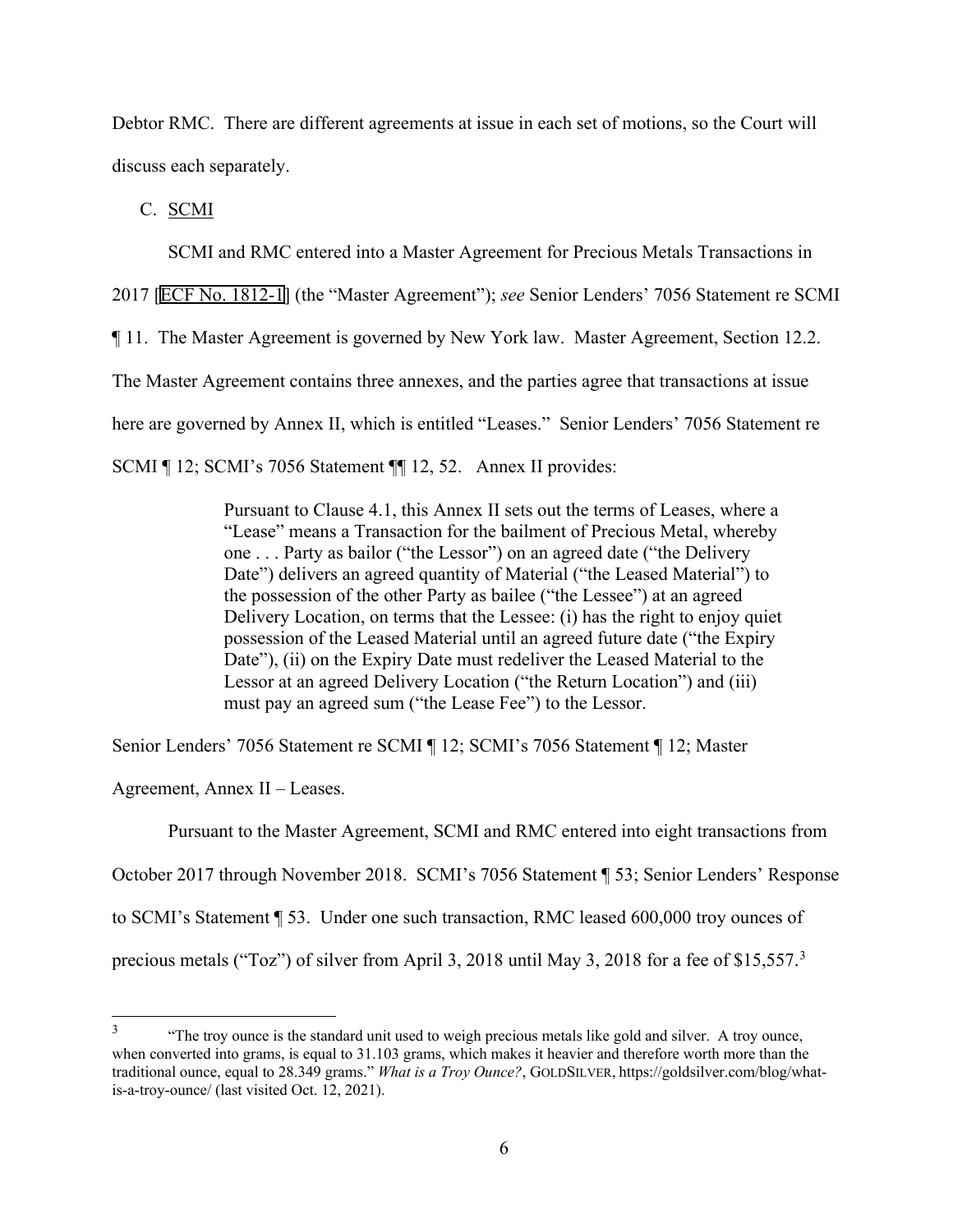Senior Lenders' 7056 Statement re SCMI ¶ 36; SCMI's 7056 Statement ¶¶ 36, 53. At the expiration of that term, the lease was rolled over three times; first until July 3, 2018, then again until September 7, 2018, and for a third time until November 7, 2018. *Id.* Fees of \$32,179.53, \$33,968.00, and \$28,880.86, respectively, were due for each of those three respective, subsequent terms. *Id.* On November 5, 2018—three days after these bankruptcy cases were filed—SCMI demanded return of the 600,000 Toz of silver as property of SCMI.<sup>[4](#page-6-0)</sup> SCMI's 7056 Statement ¶ 73; Senior Lenders' Response to SCMI's Statement ¶ 73. On November 7, 2018, the final expiration date of the last rollover from the April  $3<sup>rd</sup>$  transaction, the final lease fee of \$28,880.86 was not paid to SCMI nor was the 600,000 Toz of unallocated silver returned. Senior Lenders' 7056 Statement re SCMI ¶ 41; SCMI's 7056 Statement ¶¶ 74-75.

The Master Agreement placed no restrictions on RMC's use of pool account silver credits during the duration of each term. Senior Lenders' 7056 Statement re SCMI ¶ 19; SCMI's 7056 Statement ¶ 19. Indeed, both parties agree that the Master Agreement allowed RMC to freely use the pool account silver credits without restrictions. *Id.*; *see also* Master Agreement, Annex II.A.1.

SCMI contends that these transactions are plain, straightforward leases and, therefore, the silver in question is owned by SCMI. SCMI's Motion at 7-8. If the Court finds a true lease, SCMI would be entitled to a return of 600,000 Toz of silver or the cash equivalent of \$8,652,000 currently held in escrow in this case. *Id.* at 7, 16. But Senior Lenders dispute that any silver in RMC's possession on the Petition Date was property of SCMI and contend that any silver in the possession of RMC was subject to the Senior Lenders' lien. Senior Lenders' Response to

<span id="page-6-0"></span>SCMI filed their initial customer statement on January 17, 2019 [ECF No. 428] and filed their amended customer statement on September 13, 2019 [ECF No. 1408].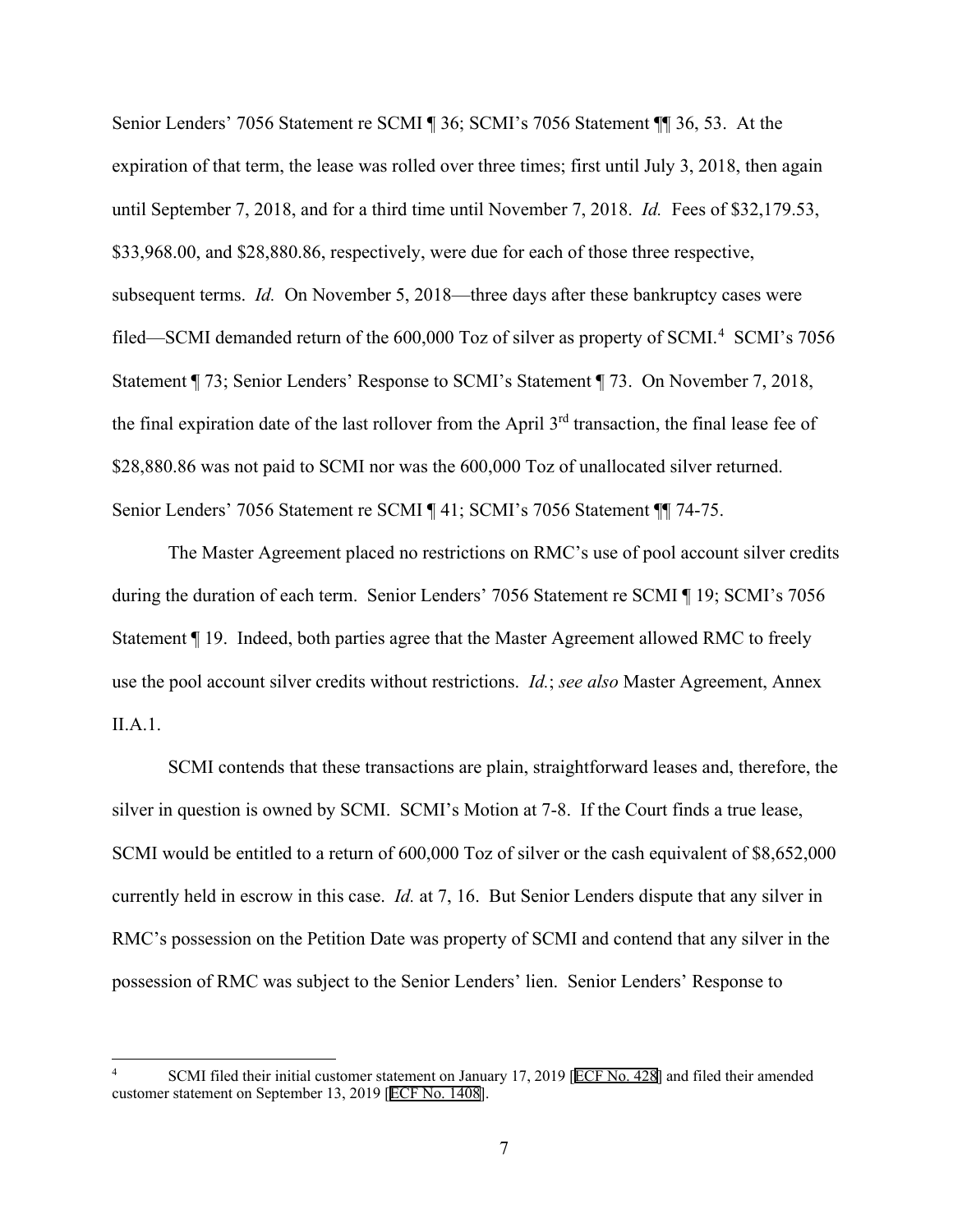SCMI's Statement ¶ 73. Senior Lenders dispute that any true lease could exist here, noting that the silver in question was merely a metal credit in the Loco London exchange rather than any specifically identifiable silver.<sup>[5](#page-7-0)</sup> Senior Lenders' Response to SCMI's Statement ¶ 53, 58-61, 63-68. The Senior Lenders instead assert that these transactions were in fact disguised financing arrangements and were treated as such on SCMI's own books and records. Senior Lenders' 7056 Statement re SCMI ¶ 38.

Senior Lenders emphasize that prior to the Petition Date, RMC's Loco London account was zeroed out and closed. Senior Lenders' 7056 Statement re SCMI ¶ 39; SCMI's 7056 Statement ¶ 39. But an escrow account was set up in this case to set aside sufficient funds to pay any valid ownership claims. *See* Memorandum of Decision on (I) Debtors' PSA Motion and (II) Joint Settlement Motion of Debtors, Official Committee of Unsecured Creditors, and Senior Lenders [ECF No. 1318] ("PSA Decision") at 8; Debtors' Motion for Entry of an Order Authorizing Debtors to Enter and Perform Under an Amended Plan Support Agreement [ECF No. 1413] ("Revised PSA Motion") at 6 of 59.

#### D. Mitchell Levine and Erie Management Partners

The second set of motions involves metal deposited with RMC by Mitchell Levine and his companies. Mr. Levine has been involved in the precious metal industry for over 25 years, and he founded a precious metal refinery company called Asset Recovery Management ("ARM"). *See* Levine's 7056 Statement ¶ 1; Senior Lenders' 7056 Statement re Levine ¶ 22.

<span id="page-7-0"></span>As "physical transfer of the precious metals is burdensome and expensive, industry participants generally settle their transaction through the Loco London electronic clearing system." Senior Lenders' SCMI Motion at 5. "All Loco London transactions are backed by silver that actually is physically in place in London." SCMI's 7056 Statement ¶ 31 (citing Hitoshi Ishida Tr.). "Customer pool accounts are entries in RMC's books and records that reflect RMC's obligations to its Customers denominated in ounces of a specific type of metal." Senior Lender's 7056 Statement re Levine ¶ 14; Levine's 7056 Response (contending that the metals in the pool account were indeed a reflection of the metals held by RMC).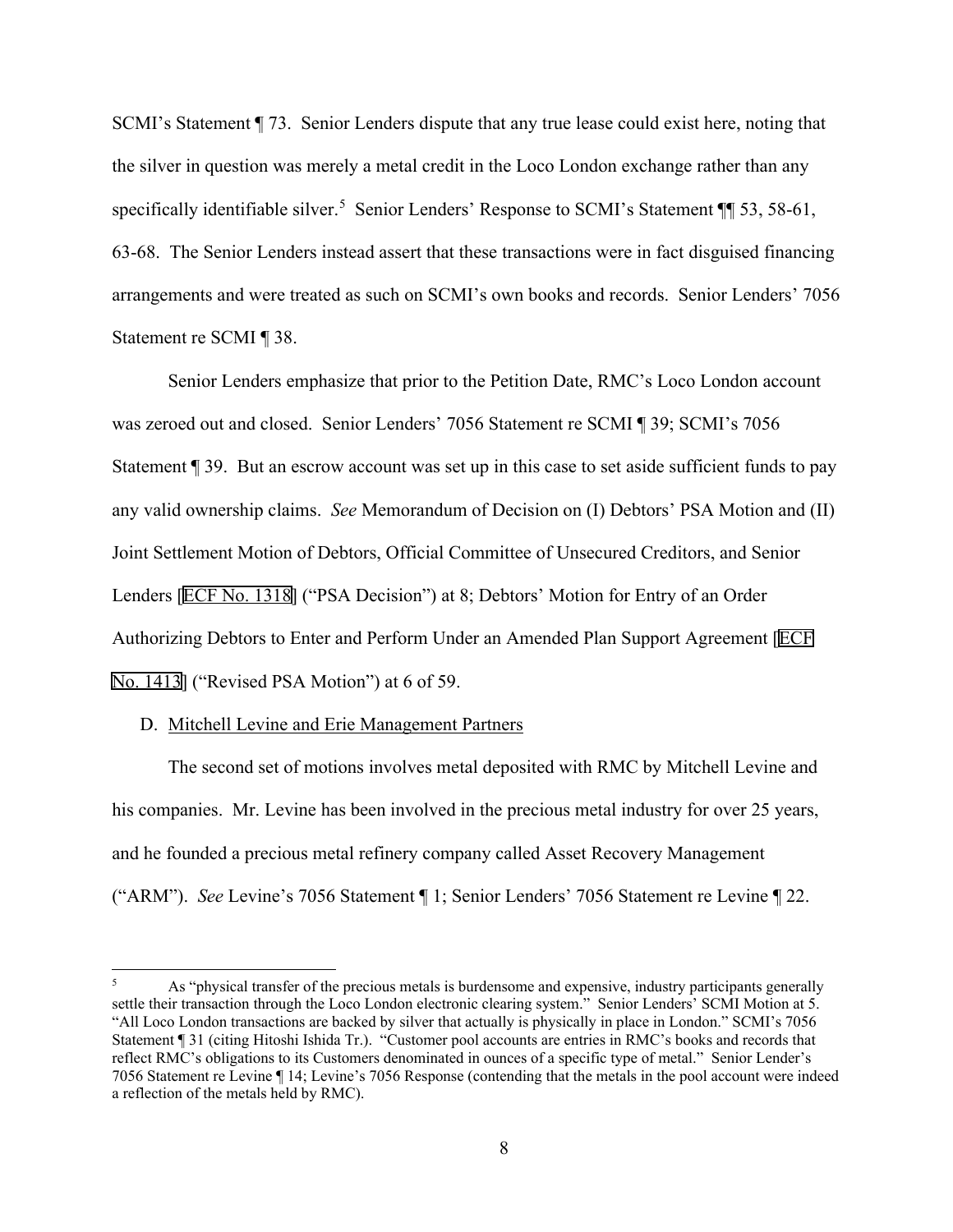Erie Management Partners, LLC is the successor to ARM. Levine's 705[6](#page-8-0) Statement ¶ 12.<sup>6</sup> Mr. Levine contends that his relationship began with RMC's Richard Rubin in the 1990s when Mr. Levine initially deposited his metals, and the relationship continued with other employees under the same terms as originally struck. Levine's 7056 Statement ¶¶ 2, 14. For more than 20 years, Mr. Levine and ARM sent for further refining hundreds of lots of gold, silver and platinum to RMC. Levine's 7056 Statement 13. Levine contends that, throughout that time, he had the option to (i) take delivery of the refined metal, (ii) sell the metal to RMC for payments, or (iii) retain the metal in his pool account with RMC. *Id.*[7](#page-8-1)

Around 2008, Mr. Levine closed his refining business due to health issues but kept his inventory of gold and silver with RMC, both individually and in the name of Erie Management. Senior Lenders' 7056 Statement re SCMI ¶ 24; Levine's 7056 Response ¶ 24. Mr. Levine and the Senior Lenders agree that his individual pool account of metal has remained static since 2008, consisting of some 2,323.908 Toz. of gold and 57,663.822 Toz. of silver. Senior Lenders' 7056 Statement re Levine ¶ 28; Levine's 7056 Response ¶ 28. The parties agree that all of Erie Management's gold and silver was delivered (at least) prior to January 1, 2015. Senior Lenders' 7056 Statement re Levine ¶ 29; Levine's 7056 Response ¶ 29. Indeed, the Levine Parties contend that Erie Management's silver was delivered even sooner, prior to 2011. Levine's 7056 Response ¶ 21.

The Levine parties and Senior Lender have not provided any written agreement between the parties up through and including 2013. But starting in 2014, Mr. Levine signed three versions of RMC's Standard Terms: the first dated April 14, 2011 on behalf of Erie

<span id="page-8-0"></span><sup>6</sup> Levine and Erie Management Partners filed their customer statement on January 18, 2019 [ECF No. 468].

<span id="page-8-1"></span>Regarding this third option of retaining metal in pool accounts, the Senior Lenders dispute that Mr. Levine in fact had that option and argue instead, upon delivery to RMC, title transferred to RMC under section 2-401 of the UCC. Senior Lenders' Response to Levine's 7056 Statement ¶ 3.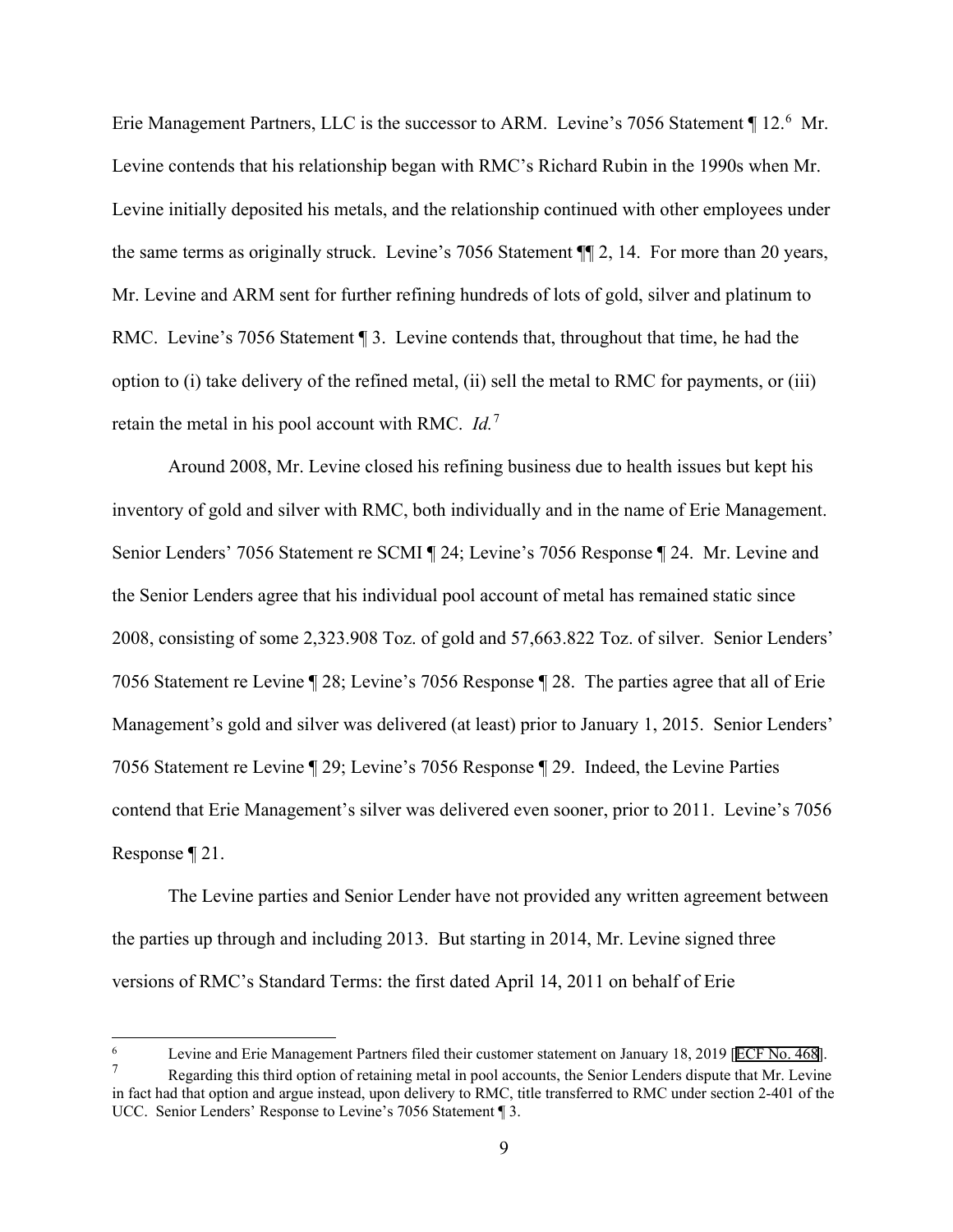Management, the second dated December 13, 2013 as an update again on behalf of Erie Management, and the third dated October 14, 2014 on behalf of Mr. Levine, individually. Senior Lenders' 7056 Statement re Levine ¶ 21; Levine's 7056 Response ¶ 21.

Each of the three Standard Terms provides that the customer has a "pool account" which is a "ledger account representing the amount of returnable metal owed to Customer (if account reflects a positive balance), or the amount of metal owed to RMC (if the account reflects a negative balance)." Declaration of Stephan E. Hornung in Support of the Senior Lenders' Motion for Summary Judgment as to Customer Statements of Mitchell Levine and Erie Management Partners, LLC [ECF No. 1810] (the "Hornung Decl."), Ex. A. As discussed in the Bucket One Decision, the Standard Terms provide that the metals in a pool account is "fungible," such that:

[A]ny unit of material is equivalent to another of like kind i.e. similar quality and/or value, and is deemed adequate payment for purposes of outstanding Pool Accounts. Returnable metal represented in a Customer Pool Account does not pertain to specific, segregated, or identifiable metal; rather, it represents a future obligation of RMC to return common inventory of gold, silver, platinum, palladium, or metals owed to Customer. RMC reserves the right to return precious metals to Customer of like kind representing the ounces of precious metals owed to Customer.

Hornung Decl., Ex. A; Bucket One Decision at 736. The Court concluded in the Bucket One Decision that these Standard Terms established a sale as opposed to a bailment relationship given that the Debtors were under no obligation to return the same metal deposited by the customer. Bucket One Decision at 735-36.

In January 2015, Mr. Levine approached RMC to discuss income-generating alternatives to simply storing the metals. Senior Lenders' 7056 Statement re Levine ¶ 30; Levine's 7056 Statement ¶ 15. Beginning in February 2015 and continuing through October of 2018—the month preceding the Petition Date of these chapter 11 cases—RMC paid a monthly fee to Mr.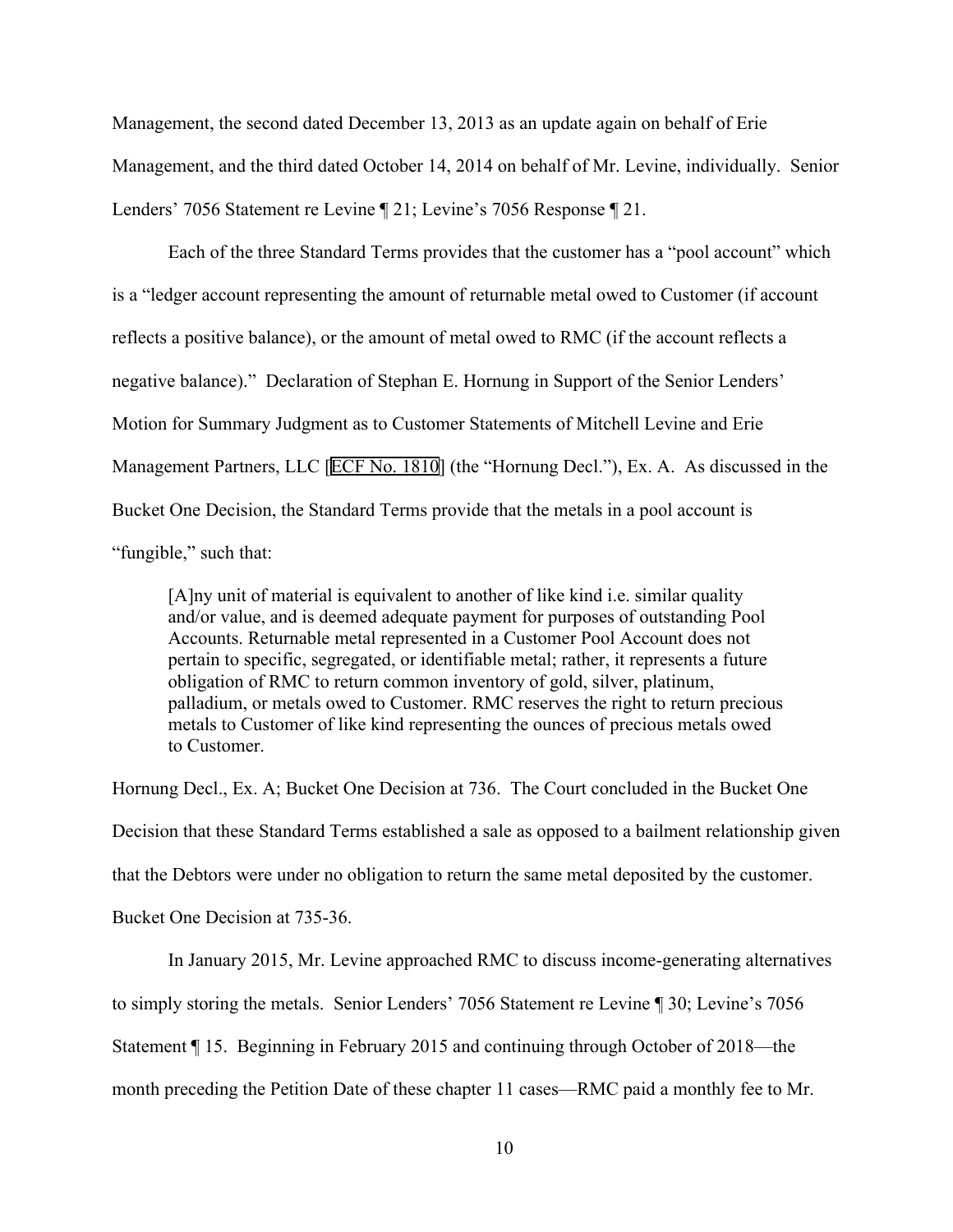Levine and Erie Management. Levine's 7056 Statement ¶¶ 16-17; Senior Lenders' 7056 Statement re Levine ¶ 32. These payments were calculated by multiplying the precious metal pool account balances of the Levine Parties by the average daily second London fix price, and then by the agreed upon rate of 1.35 percent. Levine's 7056 Statement ¶ 16; Senior Lenders' 7056 Statement re Levine ¶ 32. RMC's monthly fee invoices to the Levine Parties state that these fees were governed by RMC's Standard Terms. Senior Lenders' 7056 Statement re Levine  $\P$  32.

While Mr. Levine confirms that he executed the Standard Terms on three occasions, he disputes that those terms govern the parties' relationship to the extent that his metals were delivered to RMC before the execution of the Standard Terms. Levine's 7056 Response ¶ 21. As all of Mr. Levine's metals were delivered prior to 2008 and all of Erie Management's by 2011 (according to the Levine Parties), the Levine Parties contend that these metals should be treated differently than the other pool account customers addressed in the Bucket One Decision. Senior Lenders' 7056 Statement re Levine ¶ 28, 29; Levine's 7056 Response ¶ 21. Because the Levine Parties contend that their pool account balances were largely consistent before the first Standard Terms were signed in 2011, the Levine Parties believe the Standard Terms should not usurp the existing relationship under which the metals previously had been held. Levine's 7056 Response ¶ 21. In short, Mr. Levine contends that his relationship with the Debtor RMC should be governed by Mr. Levine's original agreement with Richard Rubin. *Id.* (citing Levine Tr. and the Declaration of Mitchell Levine in Support of Motion for Summary Judgement [ECF No. 1754] (the "Levine Decl.") ¶ 9). As for the fee, Mr. Levine believes that RMC stored his metal and paid him rent, citing compliance documentation whereby RMC was used "for storage." Levine's 7056 Statement ¶ 8. While no written lease has been provided by either party to the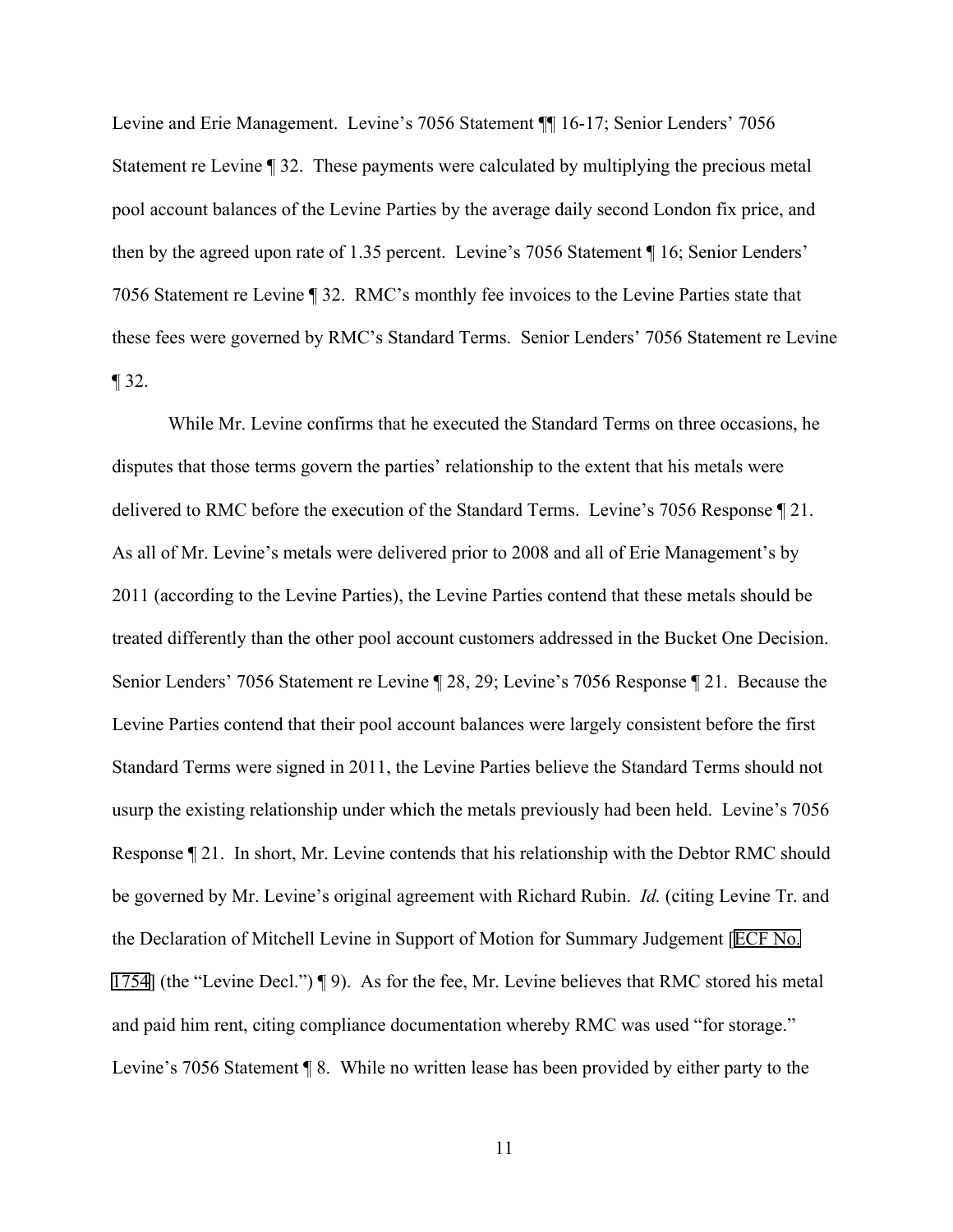Court, Senior Lenders' 7056 Statement re Levine ¶ 33; Levine's 7056 Response ¶ 33, the Levine Parties rely upon Section 2A-204 of the Uniform Commercial Code (the "U.C.C."), to argue that a lease was created. Levine's Motion at 25. The Levine Parties contend that the parties used the standard form for the lease invoices because "the system wasn't set up to have a specific lease fee letterhead or label." Levine's 7056 Response ¶ 32 (citing Jason Rubin Tr.). They contend that the "invoices were sent using RMC's form 'purchase invoice' (which therefore necessarily included its form language that *purchases* were governed by RMC's Standard Terms)." *Id.* [8](#page-11-0)

The Senior Lenders contend that the metal in question is not the property of the Levine Parties and instead was owned by RMC. Senior Lenders' 7056 Response re Levine ¶ 6. Citing to the Standard Terms and this Court's Bucket One Decision, the Senior Lenders purport the deposit of these metals to be akin to a sale as governed by RMC's Standard Terms. Senior Lenders' 7056 Response re Levine  $\P$  6. They assert that upon delivery to RMC for refining, therefore, title to the raw materials transferred to RMC pursuant to Section 2-401 of the U.C.C. Senior Lenders' 7056 Response re Levine ¶ 5.

#### **DISCUSSION**

#### **I. LEGAL STANDARDS**

#### A. Summary Judgment

Federal Rule of Civil Procedure 56, as made applicable by Federal Rule of Bankruptcy Procedure 7056, provides that summary judgment should be granted "if the movant shows that there is no genuine dispute as to any material fact and the movant is entitled to judgment as a

<span id="page-11-0"></span><sup>8</sup> But the Levine Parties also refuse to concede that no written lease exists. Levine's 7056 Response ¶ 33 (citing Levine Decl. ¶ 21, Ex. 6 and Levine Tr.). They rely on a February 26, 2015 email from David Comite, CEO of RMC, to Mr. Levine that "the required paperwork" for a lease proposal was being prepared and testimony from Mr. Levine that he executed such a written lease. *Id.*; Levine Decl. Ex. 6 [ECF No. 1808]. Mr. Levine and Erie Partners attribute the absence of the written lease to RMC's failure to share a copy contemporaneously or produce it with these bankruptcy proceedings. Levine's 7056 Response ¶ 33.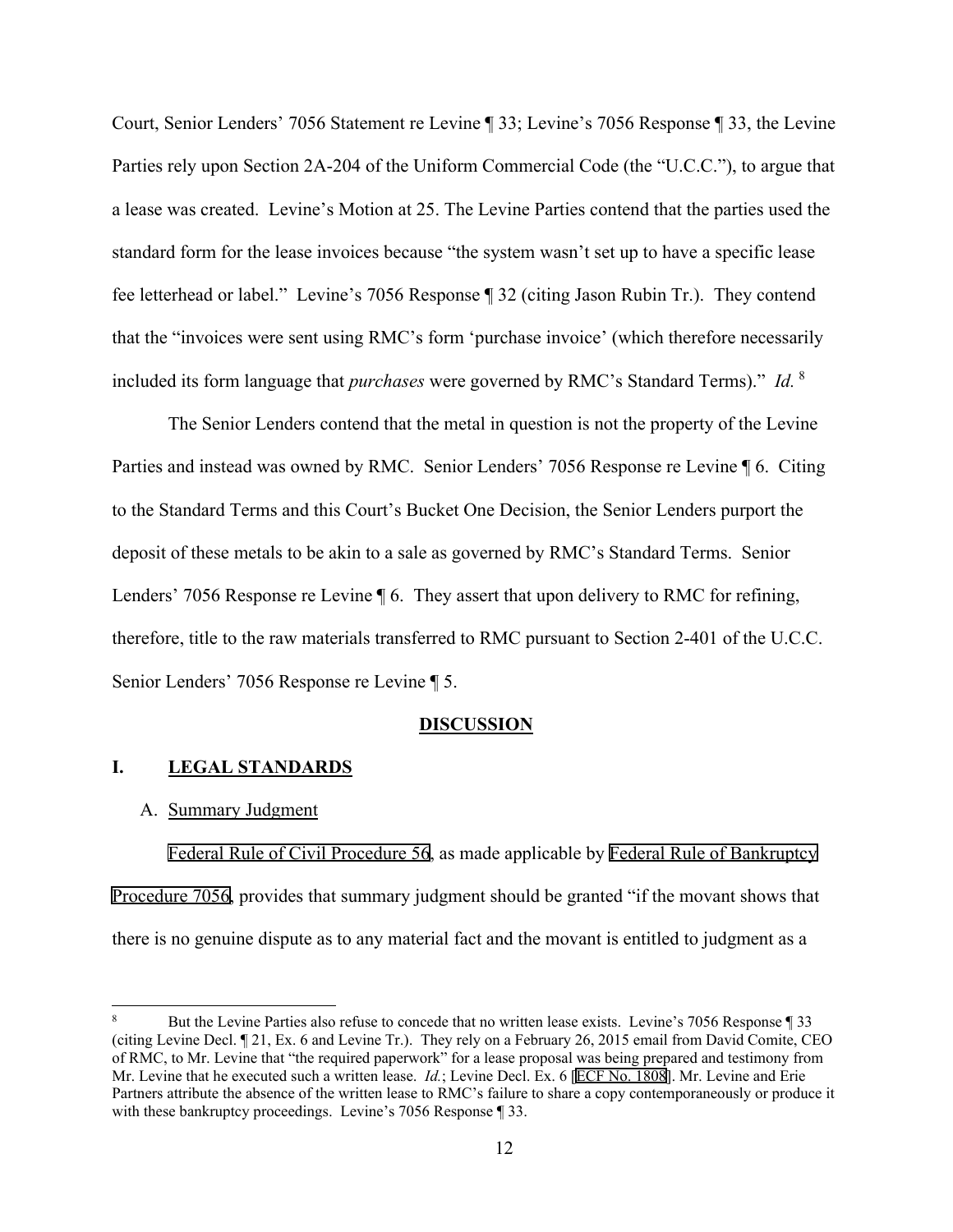matter of law." Fed. R. Civ. P. 56. Summary judgment is proper "if the pleadings, depositions, answers to interrogatories, and admissions on file, together with the affidavits, if any, show that there is no genuine issue as to any material fact." *Celotex Corp. v. Catrett*, 477 U.S. 317, 322 (1986) (quoting Fed. R. Civ. P. 56). A fact is "material" if it "might affect the outcome of the suit under governing law." *Anderson v. Liberty Lobby, Inc*., 477 U.S. 242, 248 (1986). "The party seeking summary judgment bears the burden of establishing that no genuine issue of material fact exists." *Rodriguez v. City of New York*, 72 F.3d 1051, 1060–61 (2d Cir. 1995). If "the record taken as a whole could not lead a rational trier of fact to find for the nonmoving party, there is no 'genuine issue for trial.'" *Matsushita Elec. Indus. Co. v. Zenith Radio Corp.*, 475 U.S. 574, 587 (1986) (quoting *First Nat'l Bank of Ariz. v. Cities Serv. Co.*, 391 U.S. 253, 288 (1968)). "When the movant demonstrates through competent evidence that no material facts are genuinely in dispute, the non-movant 'must set forth specific facts showing that there is a genuine issue for trial.'" *Western World Ins. Co. v. Stack Oil, Inc.*, 922 F.2d 118, 121 (2d Cir.1990) (quoting Fed. R. Civ. P. 56(e)); *see also Lipton v. Nature Co.,* 71 F.3d 464, 469 (2d Cir. 1995).

"In deciding whether material factual issues exist, all ambiguities must be resolved and all reasonable inferences must be drawn in favor of the nonmoving party." *In re Ampal-Am. Israel Corp.*, 2015 WL 5176395, at \*10 (Bankr. S.D.N.Y. Sept. 2, 2015) (citing *Matsushita Elec. Indus.*, 475 U.S. at 587). "[T]he mere existence of some alleged factual dispute between the parties will not defeat an otherwise properly supported motion for summary judgment[.]" *Anderson*, 477 U.S. at 247–48. Properly supported facts included in a statement of material facts that are not specifically controverted by an opposing party are deemed admitted. *See* S.D.N.Y. Local Bankruptcy Rule 7056-1(d) ("Each numbered paragraph in the statement of material facts

13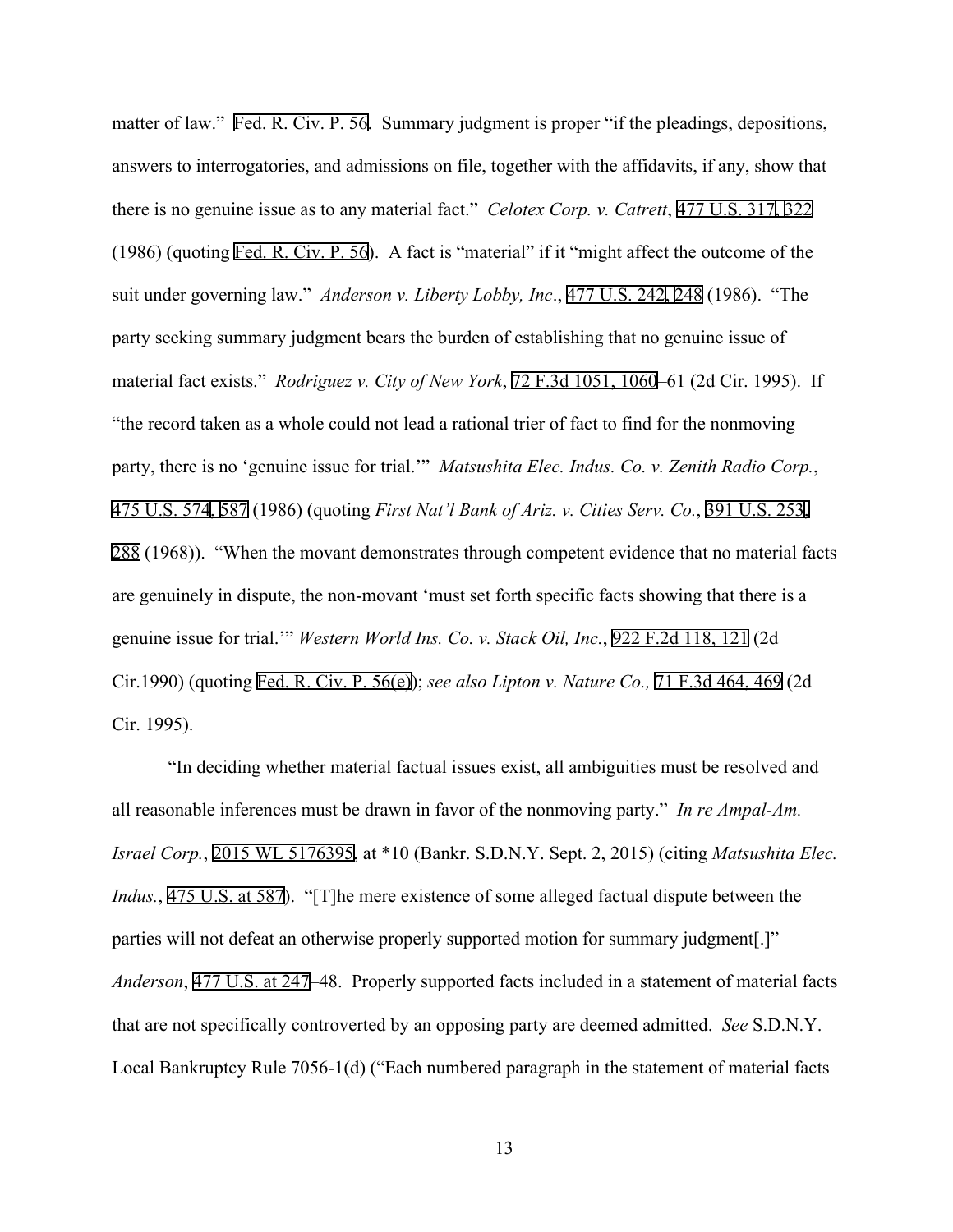required to be served by the moving party shall be deemed admitted for purposes of the motion unless specifically controverted by a correspondingly numbered paragraph in the statement required to be served by the opposing party.").

Where a party has filed a cross-motion for summary judgment, as is the case here, the Court must "pay particular attention to the parties' respective burdens of proof, persuasion, and production." *In re WorldCom, Inc.*, 339 B.R. 56, 23 (Bankr. S.D.N.Y. 2006). First, "[w]hen faced with a cross-motion for summary judgment, the court must consider the merits of each motion independently of the other." *Id.* (citing *Heublein, Inc. v. United States*, 996 F.2d 1455, 1461 (2d Cir. 1993)). It may be implied through the filing of a cross-motion that the parties agree no material issues of fact exist, but this Court is not bound by any such implicit assumption. *Id.*; *Aviall, Inc. v. Ryder System, Inc.*, 913 F. Supp. 826, 828 (S.D.N.Y. 1996), *aff'd*, 110 F.3d 892 (2d Cir.1997).

### B. Choice of Law

The Senior Lenders and SCMI both agree that New York law applies to the Master Agreement between SCMI and Debtor RMC and all disputes arising thereunder. Master Agreement, Section 12.2; Reply Memorandum of Law in Further Support of the Senior Lenders' Motion for Summary Judgment as to the Customer Statement of SCMI US Inc. and in Opposition to SCMI US Inc.'s Cross-Motion for Summary Judgment [ECF No. 1791] ("Senior Lenders' Reply to SCMI") at 18; SCMI's Motion at 1[9](#page-13-0).<sup>9</sup>

<span id="page-13-0"></span>Despite a discussion in various pleadings of the law of the United Kingdom—and an expert on such law the parties agree that this dispute is not governed by English law. Reply Memorandum of Law of SCMI US Inc. in Further Support of Cross-Motion for Summary Judgment and in Opposition to the Senior Lenders' Motion for Summary Judgement [ECF No. 1822] ("SCMI's Reply") at 15; Senior Lenders' Reply to SCMI at 17.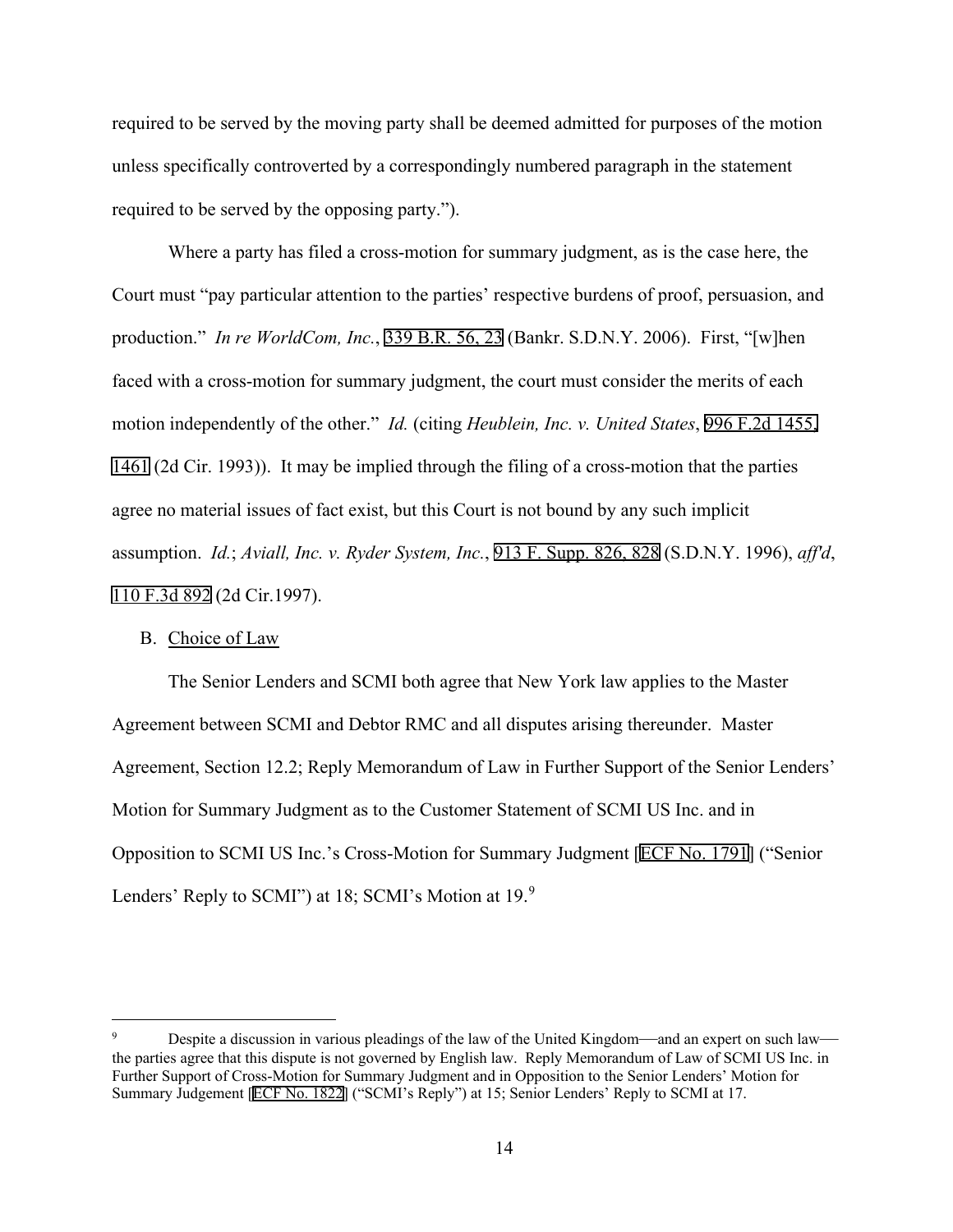As for Levine and Erie Management, Senior Lenders and the Levine Parties agree that Florida law governs this dispute but that both Florida and New York law would create the same outcome. Senior Lenders' Levine Motion at 17; Levine's Motion at 25, n.15.[10](#page-14-0)

Since the outcome of the disputes is the same under both Florida and New York law, the Court need not distinguish a choice of law analysis and will cite to both Florida and New York statutes and case law. *IBM v. Liberty Mut. Ins. Co*., 363 F.3d 137, 143 (2d Cir. 2004) ("Choice of law does not matter, however, unless the laws of the competing jurisdictions are actually in conflict. . . . In the absence of substantive difference, however, a New York court will dispense with choice of law analysis<sup>[.]")</sup>.

#### C. Applicable State Law

State law determines whether an agreement should be characterized as either a lease or a financing arrangement. *Butner v. United States*, 440 U.S. 48, 54 (1979). "Whether an agreement is a true lease or a secured financing arrangement under the Bankruptcy Code is a question of state law." *In re Continental Airlines, Inc.*, 932 F.2d 282, 294 (3d Cir. 1991) (citing H.R. Rep. No. 95–595, at 314 (1978), reprinted in 1978 U.S.C.C.A.N. 5963, 6271). When a transaction is denominated as a lease, the burden of proof is on the party purporting it to be something else. *In re Zaleha*, 159 B.R. 581, 586 (Bankr. D. Idaho 1993) ("[W]here the transaction is denominated a lease, the burden is upon the [opposing party] to demonstrate that the transaction is in fact a disguised security interest rather than a true lease.").

Both Florida and New York have adopted versions of the U.C.C. The U.C.C. defines the term "lease" as distinct from a "sale." A lease is "a transfer of the right to possession and use of

<span id="page-14-0"></span><sup>&</sup>lt;sup>10</sup> As discussed, the only written agreements that exist between the parties are the Standard Terms signed on three occasions. Hornung Decl., Ex. A, B, C. These Standard Terms all have a "Forum/Jurisdiction" paragraph designating state or federal courts sitting in Miami-Dade County, Florida to hear any dispute, but they are silent on choice of law.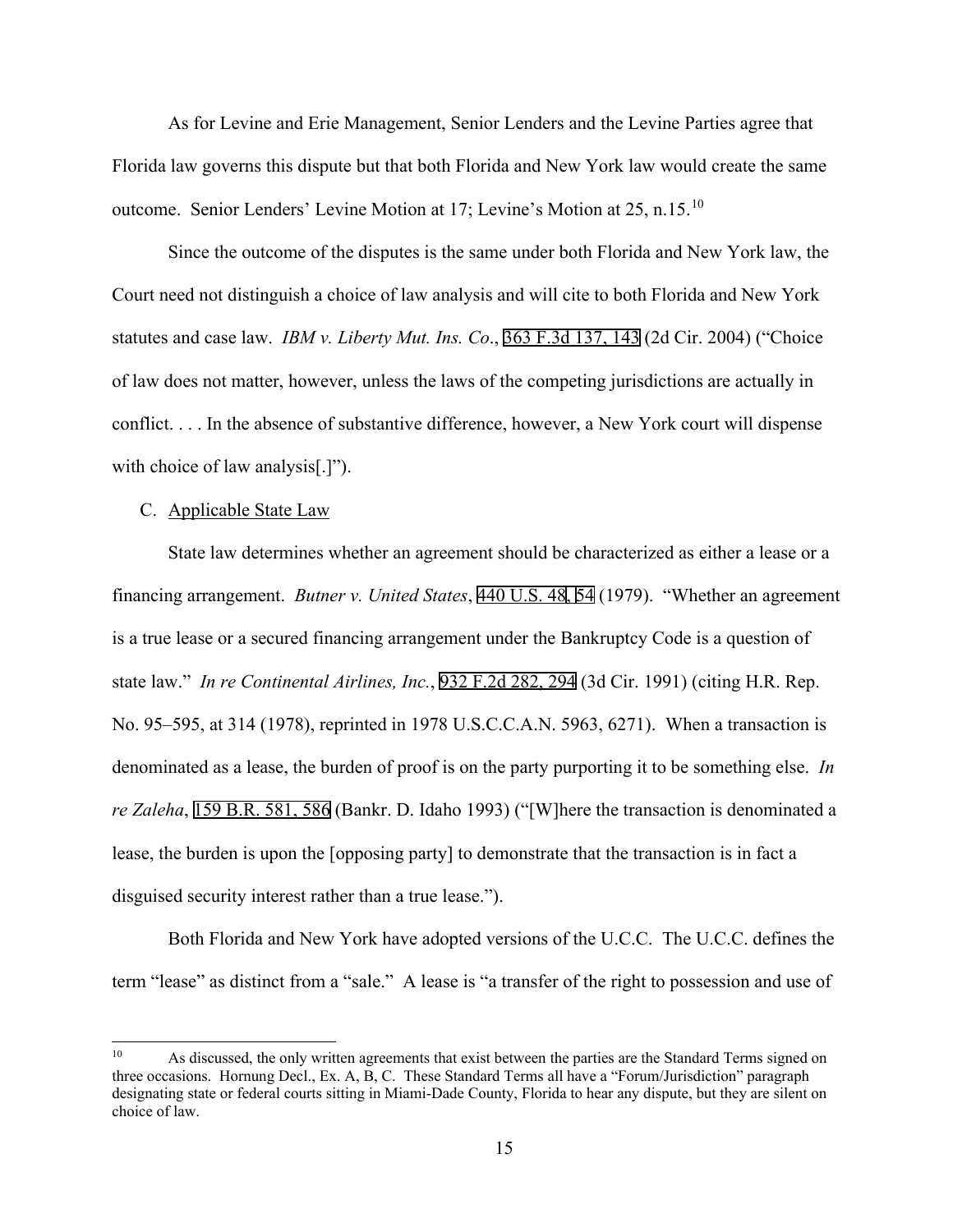goods for a term in return for consideration, but a sale, including a sale on approval or a sale or return, or retention or creation of a security interest is not a lease." N.Y. U.C.C. § 2-A-103(1)(j) (McKinney 1995); FLA. STAT. § 680.1031(j) (1990). "Under New York law, the transfer of absolute control and possession at an agreed rental distinguishes a lease from a different arrangement." *In re Euro-American Lodging Corp*., 365 B.R. 421, 430 (Bankr. S.D.N.Y. 2007). The U.C.C. provides that a lease may be made "in any manner sufficient to show agreement, including conduct by both parties which recognizes the existence of a lease contract." N.Y. U.C.C. § 2-A-204; FLA. STAT. § 680.204(1).

"A familiar and eminently sensible proposition of law is that, when parties set down their agreement in a clear, complete document, their writing should as a rule be enforced according to its terms." *W.W.W. Assocs. v. Giancontieri*, 77 N.Y. 2d 157, 163 (1990)."Under New York law, written agreements are construed in accordance with the parties' intent and '[t]he best evidence of what parties to a written agreement intend is what they say in their writing.'" *Schron v. Troutman Sanders LLP*, 20 N.Y.3d 430, 436 (2013) (citing *Slamow v. Del Col*, 79 N.Y.2d 1016, 1018 (1992)). The case law is the same in Florida; a written agreement that is clear and unambiguous on its face must be enforced according to its terms, with the actual language used in the contract being the best evidence of the parties' intent. *Gibney v. Pillifant*, 32 So. 3d 784, 785 (Fla. 2d Dist. Ct. App. 2010). "Evidence outside the four corners of the document as to what was really intended but unstated or misstated is generally inadmissible to add to or vary the writing." *W.W.W. Assocs.*, 77 N.Y. 2d at 163; *see also Landmark Am. Ins. Co. v. Pin-Pon Corp.*, 155 So. 3d 432, 437 (Fla. 4th Dist. Ct. App. 2015).

The plain meaning of terms in a written agreement is given serious weight. "[A] written agreement that is complete, clear and unambiguous on its face must be enforced according to the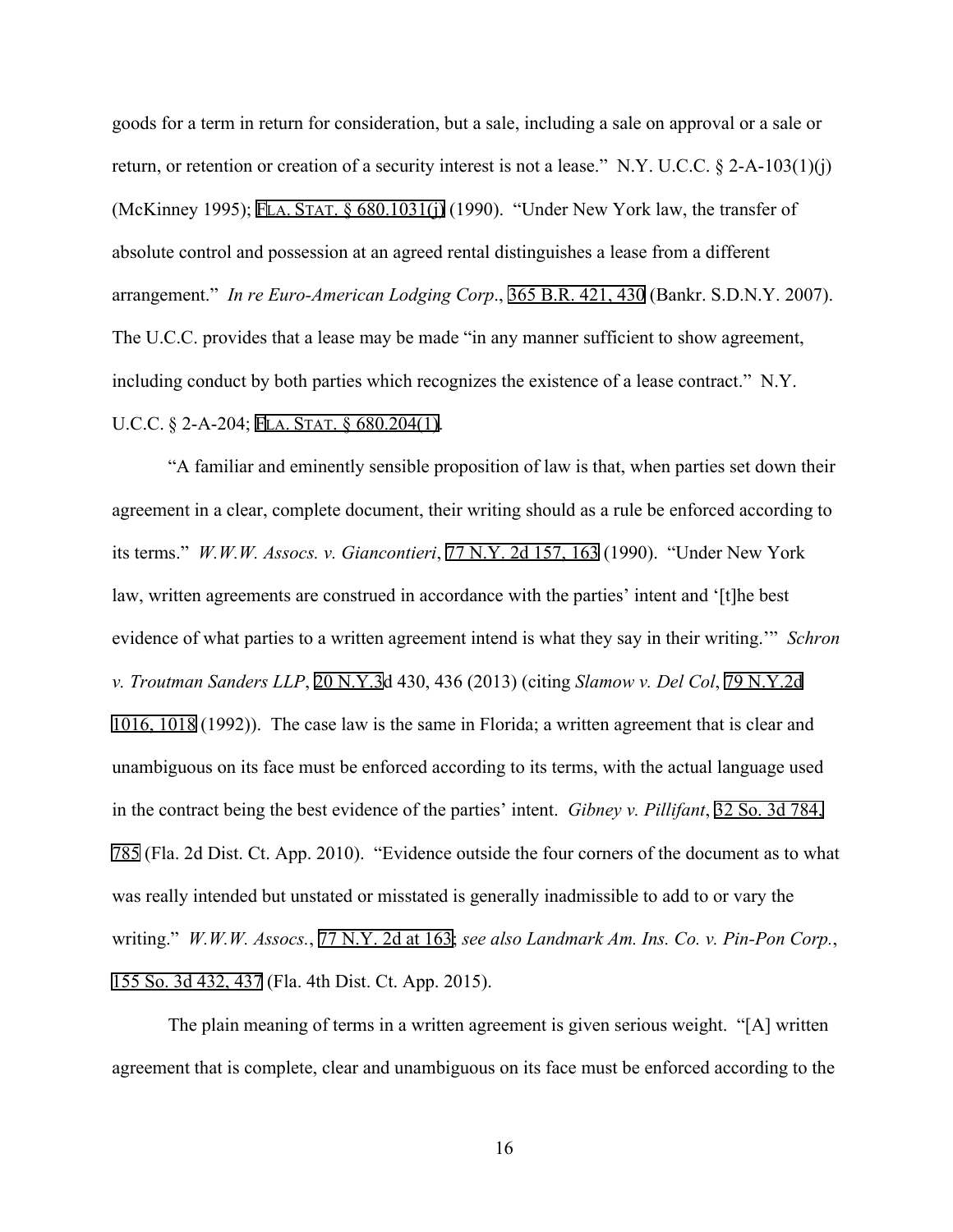plain meaning of its terms." *Greenfield v. Philles Records*, 98 N.Y. 2d 562, 569 (2002). "A plain meaning analysis requires the term be associated with a meaning in a contract consistent with its common usage." *Celotex Corp. v. AIU Ins. Co (In re Celotex Corp.)*, 175 B.R. 98, 107 (Bankr. M.D. Fla. 1994). "It is too well settled for citation that, if a written agreement contains no obvious or latent ambiguities, neither the parties nor their privies may testify to what the parties meant but failed to state." *Oxford Commercial Corp. v. Landau*, 12 N.Y.2d 362, 364 (1963).

Thus, it is well established that "[p]arole evidence—evidence outside the four corners of the document—is admissible only if a court finds an ambiguity in the contract." *Schron*, 20 N.Y.3d at 436*.* The parole evidence rule "imparts stability to commercial transactions by safeguarding against fraudulent claims, perjury, death of witnesses . . . infirmity of memory . . . [and] the fear that the jury will improperly evaluate the extrinsic evidence." *W.W.W. Assocs., Inc.*, 77 N.Y.2d at 162 (citing Fisch, New York Evidence § 42, at 22 [2d ed.]).<sup>[11](#page-16-0)</sup>

"Whether or not a contract provision is ambiguous is a question of law to be resolved by a court." *Van Wagner Advert. Corp. v. S & M Enterprises*, 67 N.Y.2d 186, 191 (1986). "[T]he threshold decision on whether a writing is ambiguous is the exclusive province of the court." *Sutton v. E. River Sav. Bank*, 55 N.Y.2d 550, 554 (1982). In Florida, "[t]he determination of whether the terms of a contract are ambiguous is a question of law." *PartyLite Gifts, Inc. v. MacMillan*, 895 F. Supp. 2d 1213, 1232 (M.D. Fla. 2012).

<span id="page-16-0"></span><sup>&</sup>lt;sup>11</sup> Under Florida law, parole evidence of a contemporaneous oral agreement is admissible—under the socalled inducement exception—to vary, change or reform a written document, but not to directly contradict it. *Ungerleider v. Gordon*, 214 F.3d 1279, 1284 (11th Cir. 2000). But the burden of proof for this inducement exception is quite high, and no party here invokes this exception. *See Ungerleider*, 214 F.3d at 1285.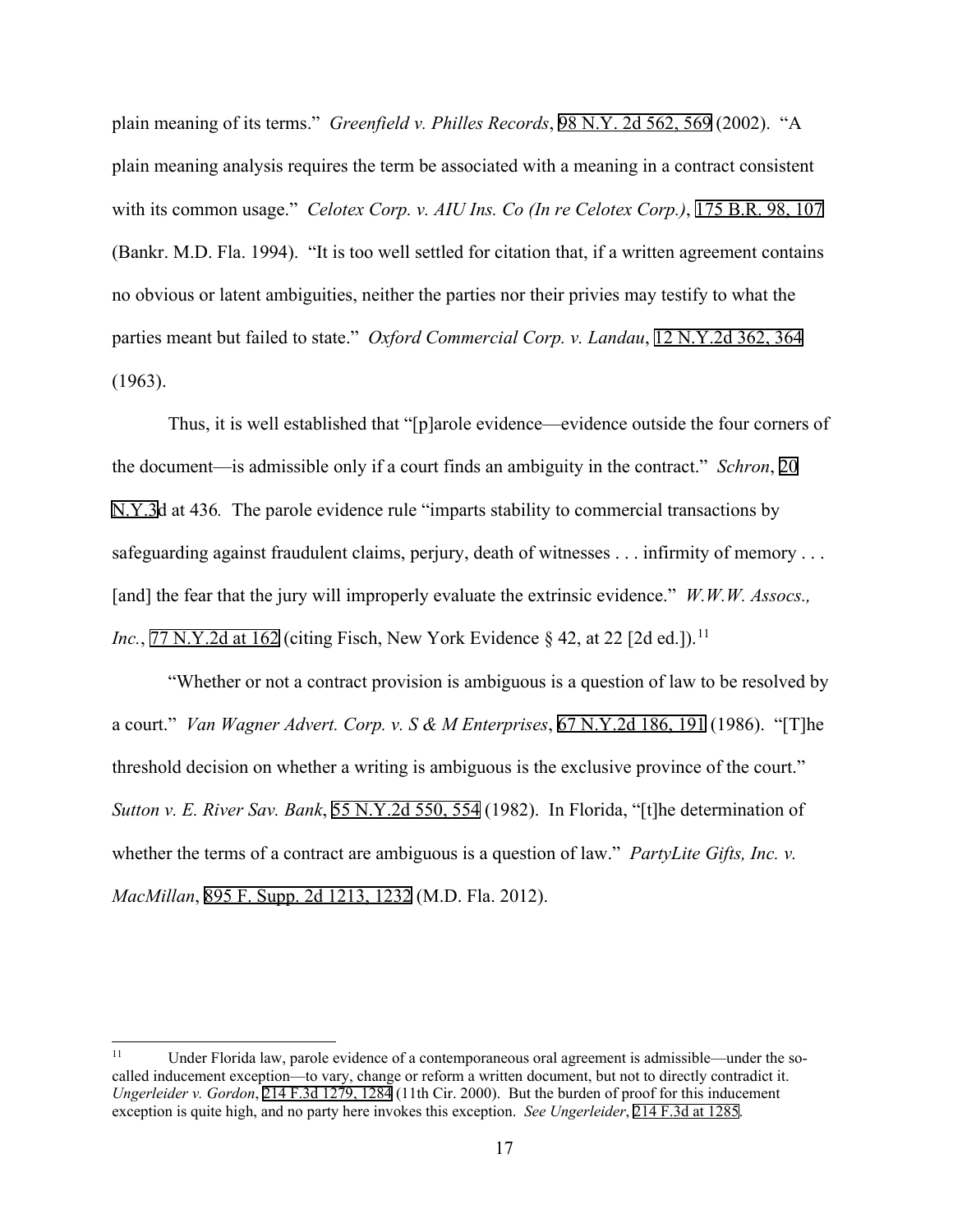### **II. SCMI**

Applying these legal standards to the undisputed facts, the Court concludes that the cross motion for summary judgment as to SCMI must be denied. In short, the Master Agreement between the parties is ambiguous as to whether the parties entered into a lease (as maintained by SCMI) or a transaction that transferred ownership of the metal to Debtor RMC (as argued by the Senior Lenders).

The Court must deny the Senior Lenders' motion given the ample language in the Master Agreement referring to this transaction as a lease. Both parties agree that Annex II of the parties' agreement—entitled "Leases"—governs the transactions at issue. Senior Lenders' 7056 Statement re SCMI ¶ 12; SCMI's 7056 Statement ¶ 12. In describing the parties' relationship, Annex II repeatedly uses terms the term lease and other terms consistent with a lease transaction. Master Agreement, Annex II. For example, it talks about the terms of the "Leases," and refers to a "Lessor," "Lessee," the "Leased Material, "and the "Lease Fee."[12](#page-17-0) Master Agreement, Annex II, § II.A.1; *see* N.Y. U.C.C. § 2-A-204 (McKinney 1995) (a lease may be formed "in any manner sufficient to show agreement, including conduct which recognizes the existence of a lease contract."); FLA. STAT. § 680.204(1) (1990). The substantive terms of the agreement also appear consistent with a lease. After the lease duration here, the Debtor RMC was required to "redeliver" an equal amount of silver to SCMI or pay a default interest of LIBOR plus 1%. Senior Lenders' 7056 Statement re SCMI ¶ 20; SCMI's 7056 Statement ¶ 20 (citing Master Agreement §§  $1.1(7)$ ,  $9.1(i)(b)$ ).<sup>[13](#page-17-1)</sup>

<span id="page-17-0"></span><sup>&</sup>lt;sup>12</sup> SCMI also points to numerous emails from around the time the Master Agreement was executed in October of 2017, describing "leasing," "lease transactions," and "leasing AND trading." SCMI's 7056 Statement ¶¶ 48, 50, 52, 54-60, 63-69. 13 Alternatively, the parties could agree to extend the maturity date, commonly referred to as "rolling." *Id.*;

<span id="page-17-1"></span>*see also* Master Agreement, Annex II.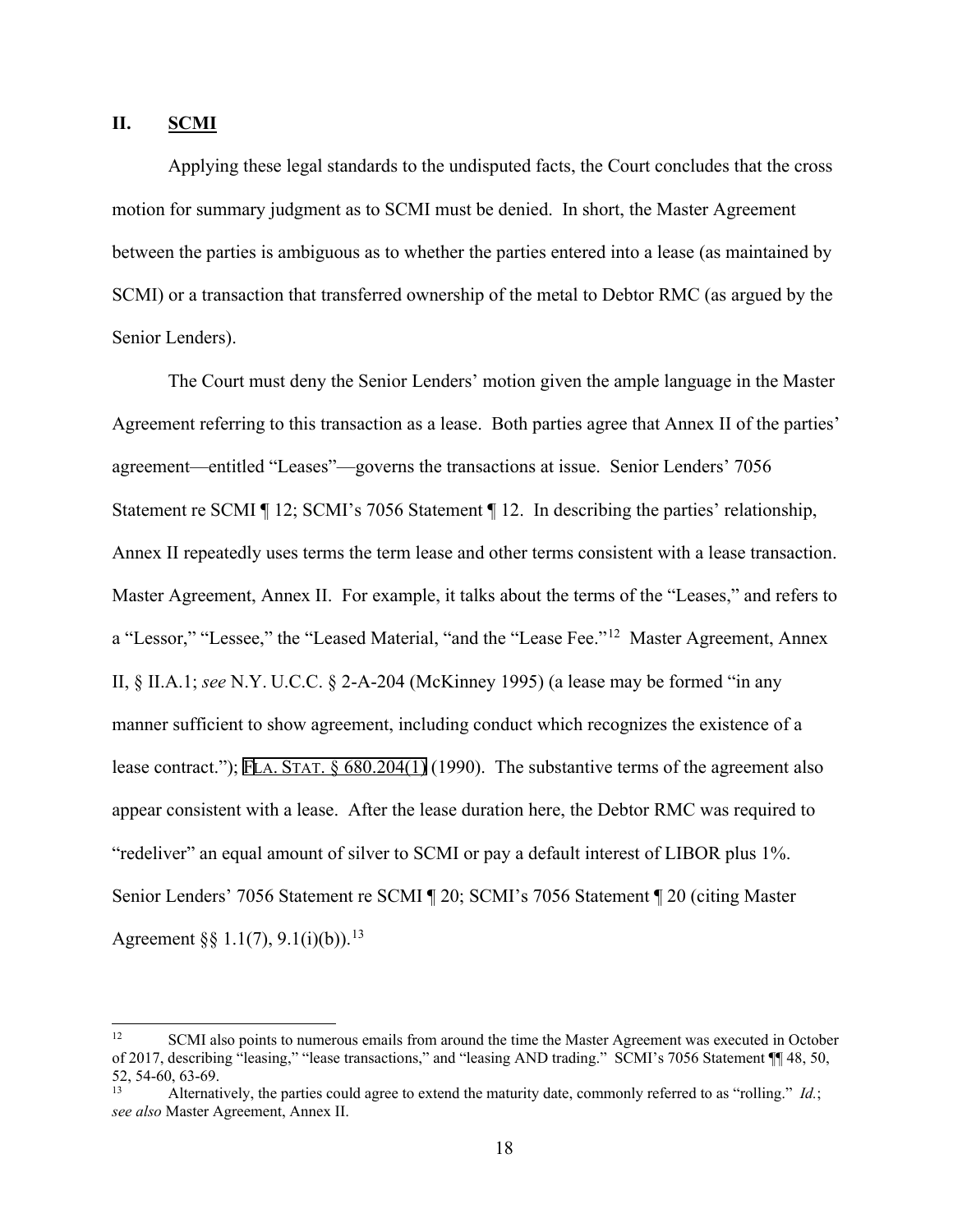The Master Agreement also placed no restrictions on Debtor's use of the metal credits. Senior Lenders' 7056 Statement re SCMI ¶ 19 (Debtor RMC was entitled to use the silver credits during the duration of the lease freely "for whatever they need."); SCMI's 7056 Statement ¶ 19. This feature is consistent with a lease. *See U.S. Bank National v. Windstream Services*, LLC, 2019 WL 948120, at \*13 (Bankr. S.D.N.Y. 2019) ("The primary feature of a lease is the 'transfer of exclusive possession and absolute control'").

Relying on the Bucket One Decision, the Senior Lenders argue that SCMI cannot establish ownership because there was no lease of specific identifiable metals at stake, only metal credits in SCMI's pool account with the Debtor. But the Senior Lenders have not identified any authority that prevents a party from leasing such metal credits. The Senior Lenders claim that such a transaction is like lending cash, and thus really a financing. But the lease of metal credits is not the same as lending cash, as a party retaining ownership of metal credits would assume the risk of changes in the value of the metal; such exposure would not exist in a transaction to lend cash.<sup>[14](#page-18-0)</sup> And as the written agreement here opts explicitly for a transaction using metals credits rather than cash, the Court must give effect to that decision. *See* N.Y. U.C.C. § 2-A-204 (a lease may be formed in any manner sufficient to show an agreement). The Senior Lenders also argue that they should prevail because the Debtors ultimately held no metal or metal credits that would be available to pay SCMI. But that argument ignores that the parties established a fund for ownership claims like this one, with the Court requiring such a fund be sufficient to pay all valid ownership claims. PSA Decision at 8; Revised PSA Motion at 6 of 59.

<span id="page-18-0"></span><sup>&</sup>lt;sup>14</sup> The Court notes that the Senior Lenders papers focus single mindedly upon their argument that this transaction was a financing. They spend little, if any, time addressing what the agreement says about ownership.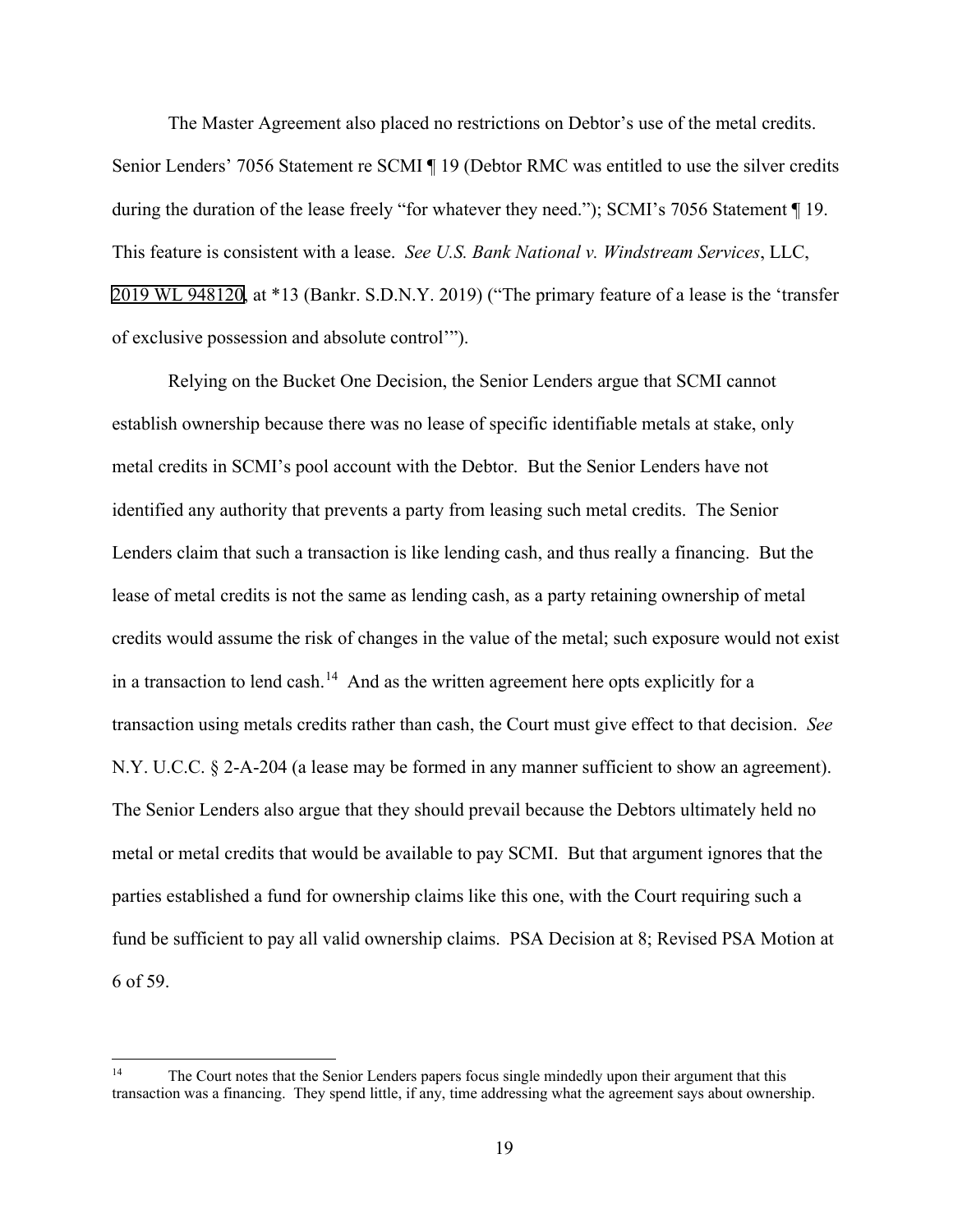Given the repeated reference to a lease—in all forms of the word—throughout Annex II, SCMI has a much stronger argument than the Senior Lenders for SCMI's position that the parties entered into a lease. But there are two provisions in the Master Agreement that create an ambiguity on that question and require the Court to deny SCMI's Motion.

Despite using the term "lease" multiple times, Annex II uses the phrase "bailment of Precious Metal" and identifies SCMI as "bailor" and RMC as "bailee." Master Agreement, Annex II.A.1. While a lease and a bailment have certain similarities, they are not identical.<sup>[15](#page-19-0)</sup> Given that the object of the transaction here was metal credits, the transaction here would appear not appear to satisfy the requirements for a bailment. *In re Miami Metals I, Inc*., 603 B.R. at 735 ("[I]n distinguishing bailments from sales, the test of a bailment is that the identical thing is to be returned in the same or some altered form; if another thing of equal value is to be returned, the transaction is a sale."). SCMI asks the Court to overlook bailment language in the Master Agreement, deeming it a mere drafting or scrivener's error. SCMI's Motion at 16, 23 n.8; SCMI's Reply at 13-14. "The contract law doctrine of scrivener's error, or mutual mistake, allows a court of equity to reform a contract where a written agreement does not reflect the clear intent of the parties due to a drafting error." *Young v. Verizon's Bell Atl. Cash Balance Plan*, 667 F. Supp.2d 850, 894 (N.D. Ill. 2009), *aff'd*, 615 F.3d 808 (7th Cir. 2010). But the Senior Lenders suggest this is not the case here. They note that SCMI originally claimed in this bankruptcy that these transactions were a bailment, only changing its tune after this Court's Bucket One Decision

<span id="page-19-0"></span><sup>&</sup>lt;sup>15</sup> A bailment "is generally a contractual relationship among parties in which the subject matter of the relationship is delivered temporarily to and accepted by one other than the owner." *Sirpal v. Univ. of Miami*, 684 F. Supp. 2d 1349, 1364 (S.D. Fla. 2010) (quoting *S & W Air Vac Sys., Inc. v. Dep't of Revenue*, 697 So. 2d 1313, 1315 (Fla. 5th Dist. Ct. App. 1997)). Like a lease, a bailment separates possession from ownership; general ownership remains with the bailor while the bailee has lawful possession. *See Cornelius v. Berinstein*, 50 N.Y.S.2d 186, 188 (Sup. Ct., Onondaga Cty. 1944) ("[I]t is a generally recognized feature of bailments that possession of the thing bailed is severed from ownership; the bailor retains the general ownership, while the bailee has the lawful possession or custody for the specific purpose of the bailment.")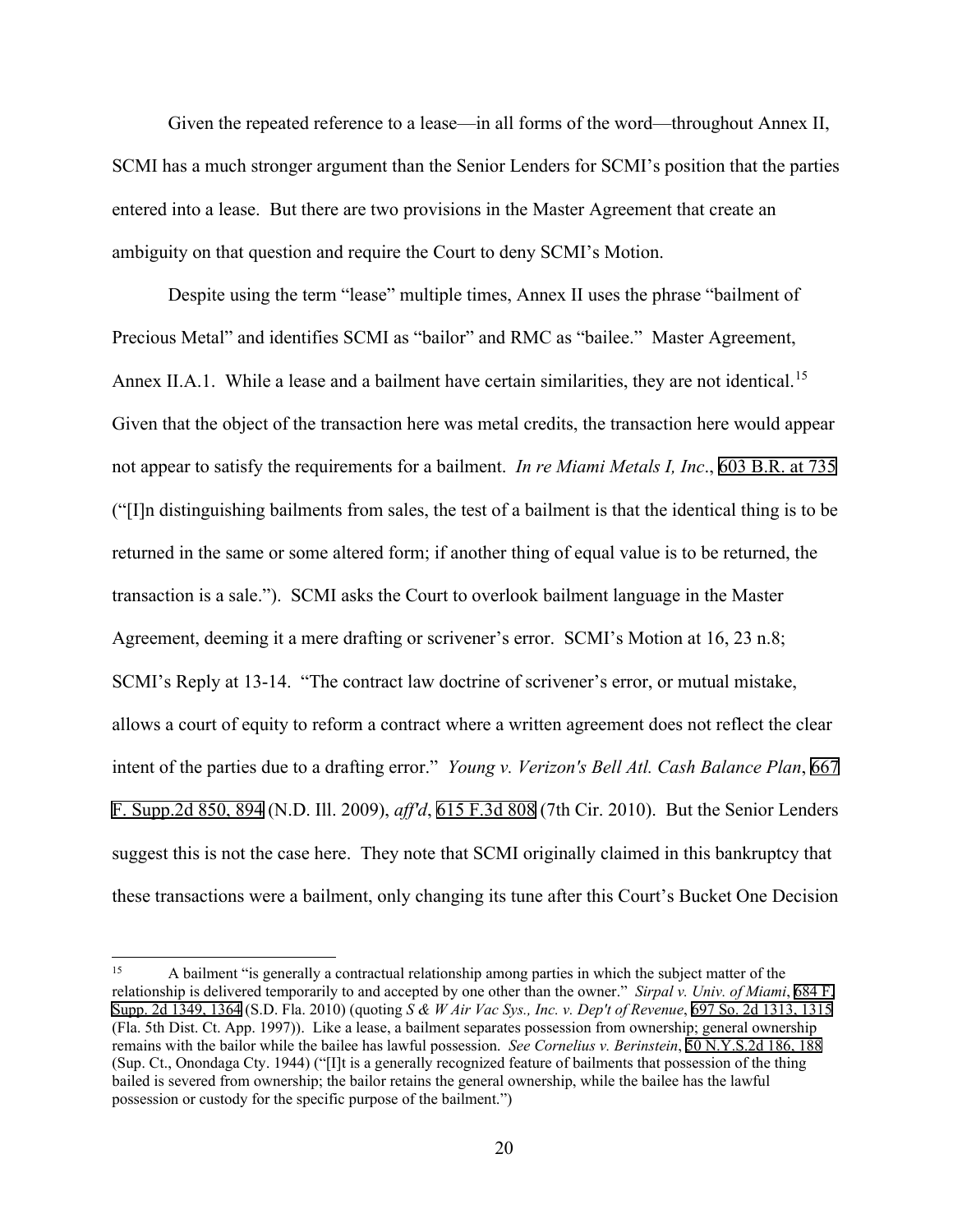made such a position untenable. Senior Lenders' SCMI Motion at 6, n.4; Senior Lenders' Reply to SCMI at  $11.^{16}$ 

The second provision of the Master Agreement that undercuts SCMI's position is the security interest granted to SCMI. Section 7.7 of the Master Agreement says that "Each Party ('Party L') grants the other Party ('Party M') a security interest over all Material that is in or may come into Party L's possession (actual or constructive) but to which Party M retains title under this Agreement." Master Agreement, Section 7.7. As SCMI US never perfected that security interest, *see* Senior Lenders' 7056 Statement re SCMI ¶ 22; SCMI's 7056 Statement ¶ 22, the Senior Lenders argue that SCMI is no more than a general unsecured creditor. Senior Lenders' SCMI Motion at 16. SCMI disputes the significance of its failure to file a U.C.C.-1 financing statement, saying it was not obligated to do so given that title resided with SCMI. SCMI's 7056 Statement ¶ 22. But the Court has a more fundamental question. Why would SCMI be provided with a security interest in the metal credits if—as SCMI claims—SCMI retained ownership of the credits? At the very least, this provision—together with the use of the term bailment elsewhere—renders the parties' intent ambiguous when reading this language in a light most favorable to the Senior Lenders. This is true even given the frequent use of the term "lease" in the agreement. *Hotel Syracuse, Inc. v. City of Syracuse Indus. Dev. Ag.*, 155 B.R. 824, 838 (Bankr. N.D.N.Y. 1993) (courts are not bound by labels used by the parties). *In re PCH Assocs.*, 804 F.2d 193, 199 (2d Cir. 1986) (judges must look at the totality of circumstances and are not bound by labels).

<span id="page-20-0"></span><sup>&</sup>lt;sup>16</sup> SCMI's original Customer Statement filed on January 17, 2019 [ECF No. 428] was amended on September 13, 2019 [ECF No. 1408], several weeks after the Bucket One Decision.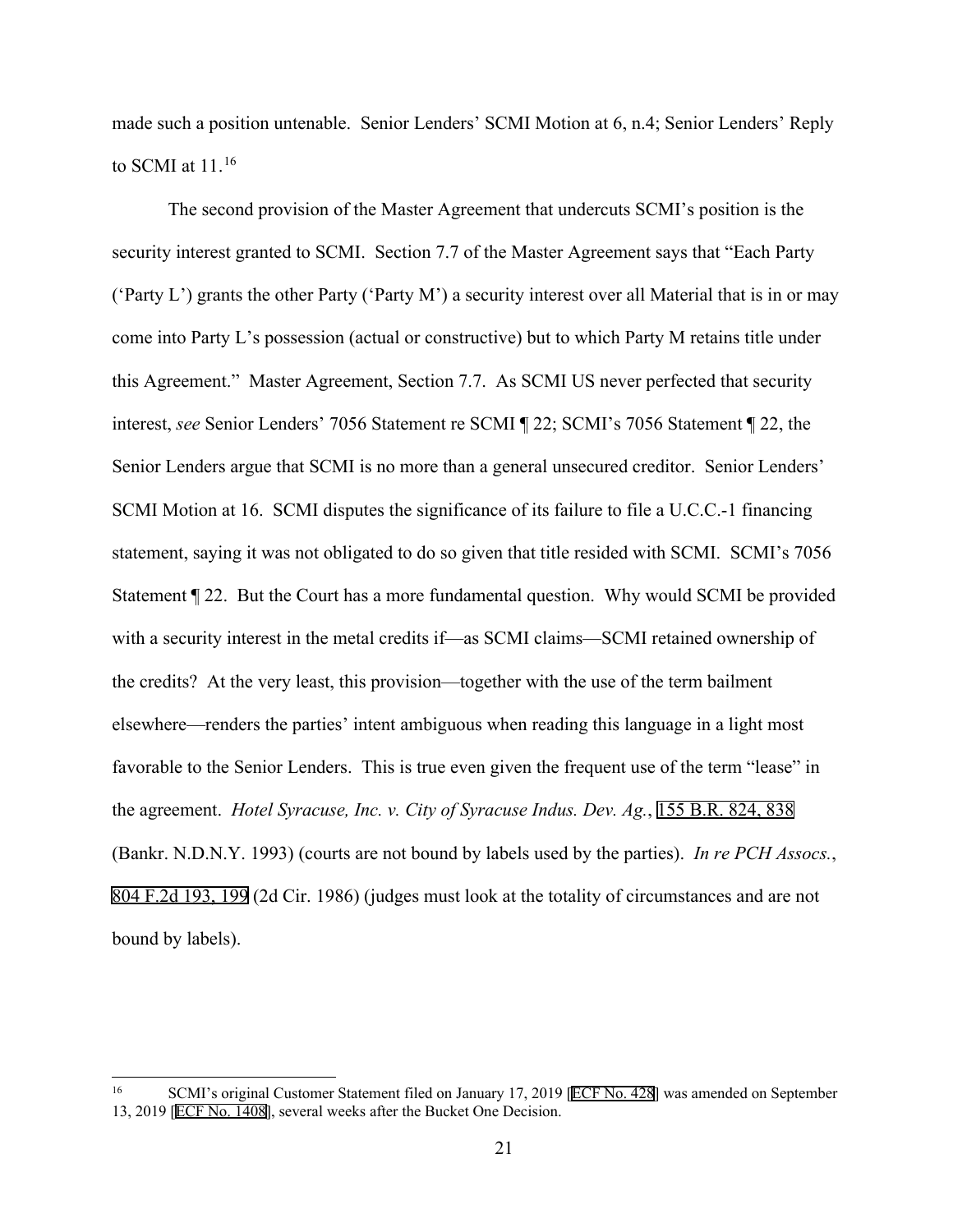### **III. The Levine Parties**

The Levine Parties contend that they entered into a lease of their precious metals to Debtors governed by Article 2A of the U.C.C. The Levine Parties note that metals had been deposited by the Levine Parties with RMC many years before and were never owned by the Debtors. The Senior Lenders disagree, arguing that the Levine Parties entered into the Standard Terms with RMC and thus are covered by this Court's Bucket One Decision.[17](#page-21-0) The Senior Lenders contend that the transactions in question were commercial loans tied to metal credits held in unallocated pool accounts.

Applying the legal standard to the undisputed facts and given this Court's prior Bucket One Decision, the Court must side with the Senior Lenders. Mr. Levine signed three versions of the Standard Terms in 2013 and 2014. Hornung Decl., Ex. A, B, C. Each set of the Standard Terms includes an identical introductory clause about the broad applicability of the Standard Terms to all transactions between the parties. The language makes clear that the Standard Terms govern the relationship of the parties, and supersede any other agreements:

RMC's Standard Terms is the governing document with respect to any and all business dealings between RMC and customer and shall override any and all provisions, terms, and stipulations in Customer purchase orders, sales orders and/or any other Customer documents.

Hornung Decl., Ex. A, B, C. The introduction defines customer very broadly, as anyone "transacting business with RMC in any manner whatsoever." *Id.* As a signatory, the Levine Parties qualify as customers. The same introductory paragraph of the Standard Terms says that "[a]ny contract or agreement entered into between Customer and RMC will operate as if the terms represented in this Standard Terms were made expressly a part thereof." *Id.* Given these

<span id="page-21-0"></span><sup>17</sup> Indeed, Mr. Levine participated in the briefing in advance of the Bucket One Decision. *See* Declaration of Mitchell Levine in Opposition to Joint Motion of Debtors and Senior Lenders for Summary Judgment as to Bucket 1 Customers [ECF No. 1096].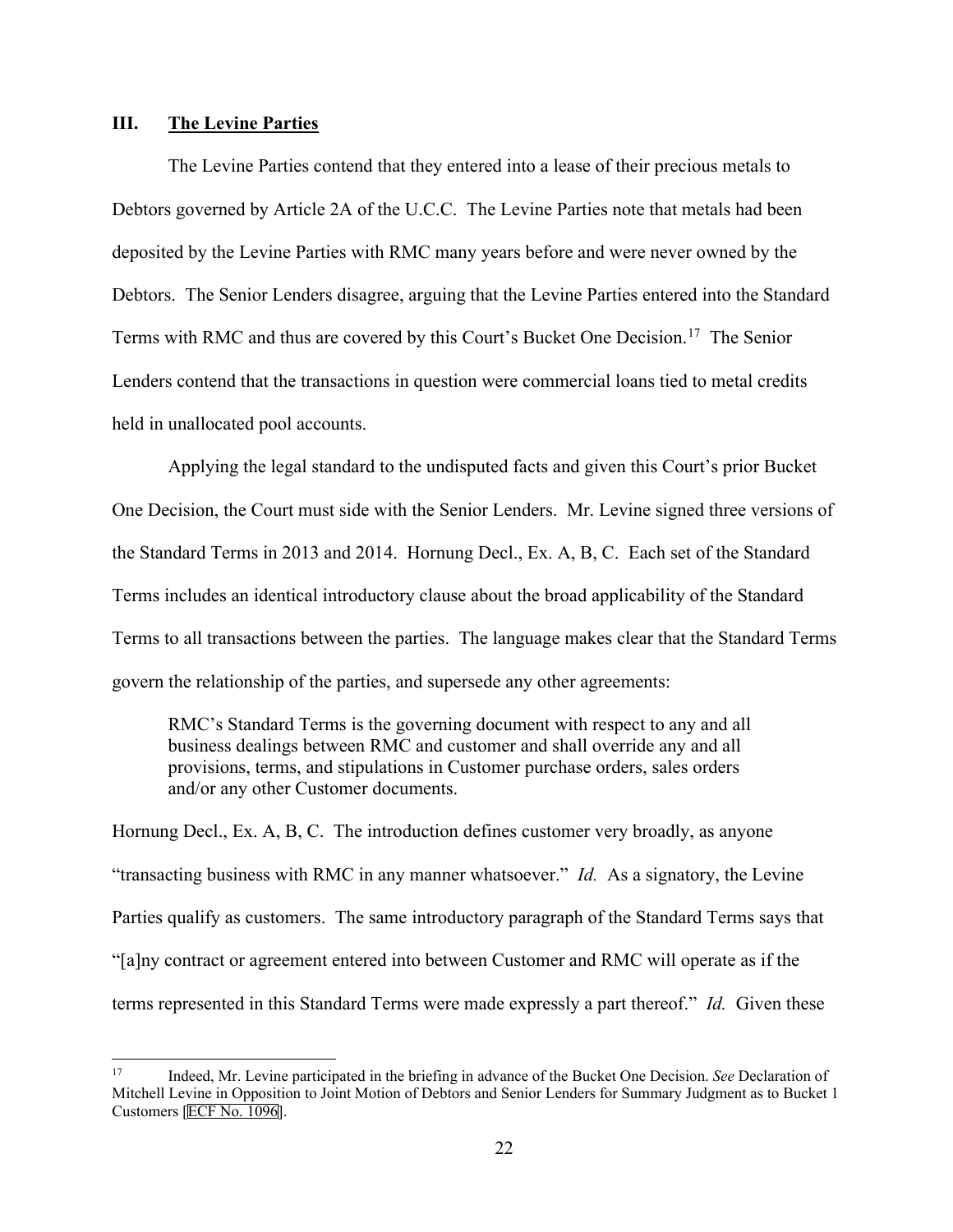broad provisions, any transactions by the Levine Parties with Debtor RMC is covered by the Standard Terms.

With the Standard Terms applying to the Levine Parties, the Court's prior Bucket One Decision on the meaning of the Standard Terms applies. In that Bucket One Decision, the Court found the parties' relationship under the Standard Terms akin to a sale since any fungible metal of "like kind" would be acceptable to be returned, and the Court rejected the contention that a transaction under the Standard Terms was bailment. [18](#page-22-0) *In re Miami Metals I, Inc.*, 603 B.R. at 735 ("[I]n distinguishing bailments from sales, the test of a bailment is that the identical thing is to be returned in the same or some altered form; if another thing of equal value is to be returned, the transaction is a sale.").

The Levine Parties have not provided a written lease. The only evidence that the Levine Parties have of a leasing relationship is extrinsic evidence, including the testimony of an RMC salesperson about what kind of relationship that salesman thought existed between the parties. Levine's 7056 Statement  $\P$  4, n.2 (citing testimony of Steven Warbet). But that sort of parole evidence is only permitted when a written contract is determined to be ambiguous. *Sutton*, 55 N.Y.2d at 554; *W.W.W. Assocs.*, 77 N.Y. 2d at 163 ("Evidence outside the four corners of the document as to what was really intended but unstated or misstated is generally inadmissible to add to or vary the writing."); *see also Landmark Am. Ins. Co.*, 155 So. 3d at 437. As for the contention that the Levine Parties had a different relationship, notwithstanding Mr. Levine's signature on three copies of the Standard Terms, that argument fails given the broad scope of the Standard Terms. The Standard Terms make clear that they "override any and all" other

<span id="page-22-0"></span><sup>&</sup>lt;sup>18</sup> The relevant sections of the Standard Terms excerpted in the Bucket One Decision are also in the Standard Terms signed by the Levine Parties. *See In re Miami Metals I, Inc.*, 603 B.R. at 736 (discussing return of fungible "like kind" metal).